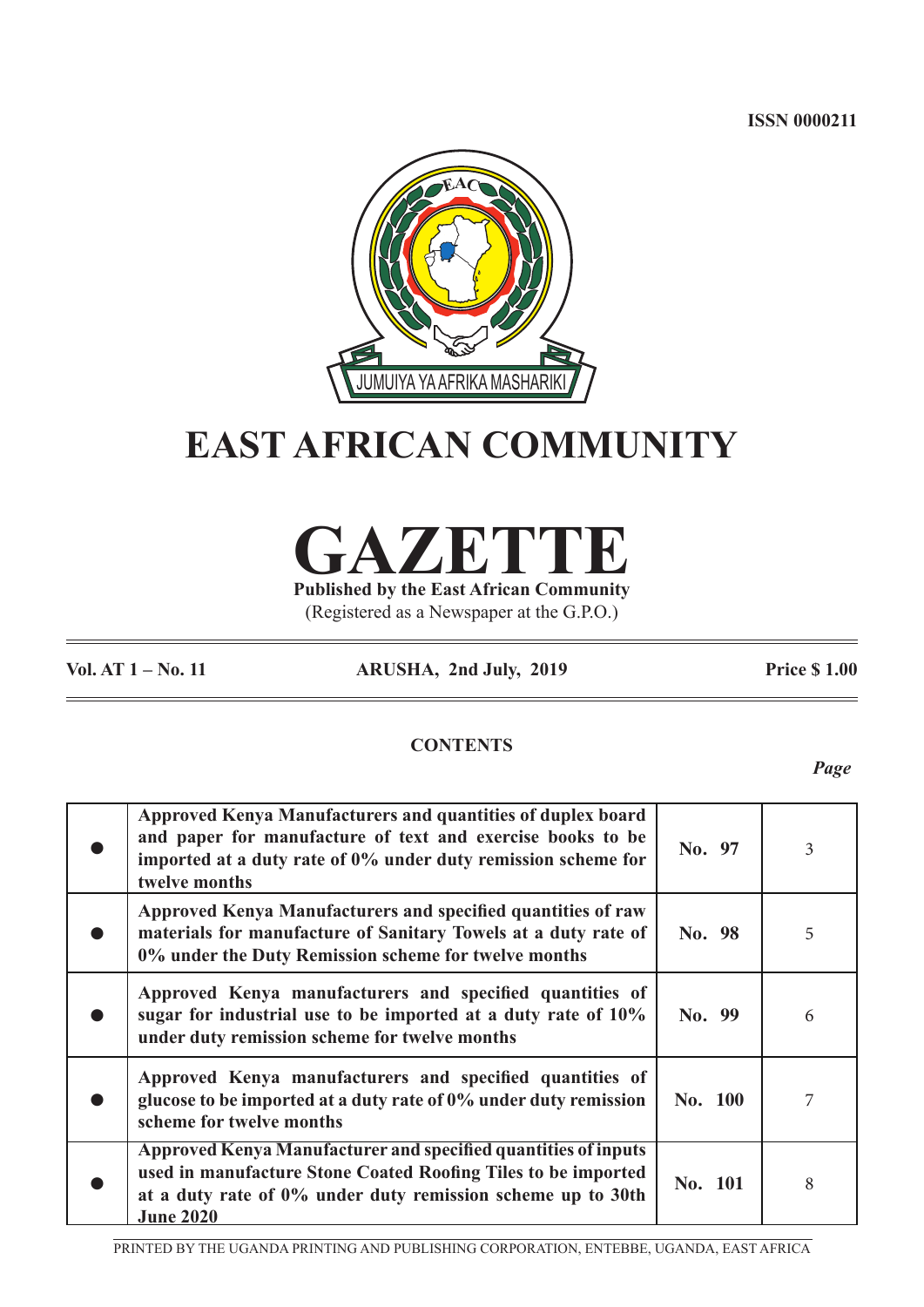| Approved Kenya manufacturers and specified quantities of<br>inputs and raw materials to manufacture Solar Panels to be<br>imported at a duty rate of 0% under duty remission scheme for<br>twelve months               | No. 102 | 9  |
|------------------------------------------------------------------------------------------------------------------------------------------------------------------------------------------------------------------------|---------|----|
| Approved Kenya Manufacturer and specified quantities of Raw<br>Materials used in manufacture of Safety Matches to be imported<br>at a duty rate of 0% under duty remission scheme for twelve<br>months                 | No. 103 | 10 |
| Approved Kenya Manufacturer and specified quantities of Raw<br>Materials used in manufacture of Leaf Springs and Bolts to be<br>imported at a duty rate of 0% under duty remission scheme for<br>twelve months         | No. 104 | 11 |
| Approved Kenya Manufacturer and specified quantities of Raw<br>Materials used in manufacture of Filters to be imported at a duty<br>rate of 0% under duty remission scheme for twelve months                           | No. 105 | 12 |
| Approved Kenya Manufacturer and specified quantities of Raw<br>Materials used in manufacture of Unit Boxes, Cartons and Labels<br>to be imported at a duty rate of 0% under duty remission scheme<br>for twelve months | No. 106 | 13 |
| <b>Approved Kenya Manufacturers and specified quantities of Raw</b><br>Materials for manufacture of goods for export at a duty rate of<br>0% under the Duty Remission Scheme for twelve months.                        | No. 107 | 14 |
| Approved Kenya Manufacturer and quantities of Completely<br>Knocked Down Motorcycles Kits for the manufacture of<br>Motorcycles to be imported at a duty rate of 10% under duty<br>remission scheme for twelve months  | No. 108 | 17 |
| Approved Kenya Manufacturer and quantities of Wheat Grain<br>to be imported at a duty rate of 10% under duty remission<br>scheme up to 30th June, 2020                                                                 | No. 109 | 19 |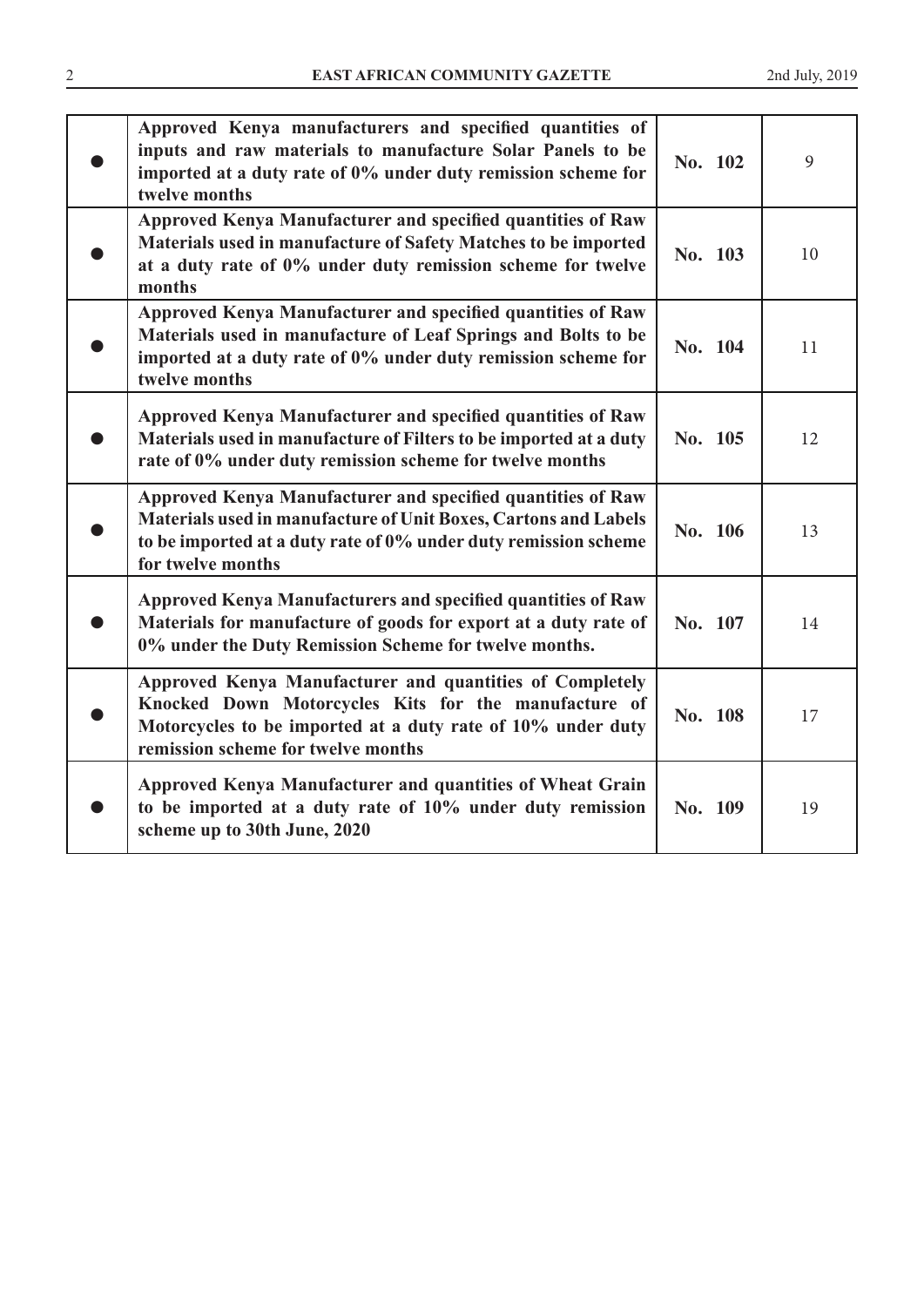Legal Notice No.EAC/97/2019.

# **THE EAST AFRICAN COMMUNITY CUSTOMS MANAGEMENT ACT 2004**

#### **LEGAL NOTICE**

IN EXERCISE of the powers conferred upon the Council of Ministers by section 140 of the East African Community Customs Management Act 2004, the Council of Ministers has approved the following manufacturers to import the specified quantities of duplex board and paper for manufacture of exercise and text books under the Duty Remission Scheme.

# **APPROVED KENYA MANUFACTURERS AND QUANTITIES OF DUPLEX BOARD AND PAPER FOR MANUFACTURE OF TEXT AND EXERCISE AND TEXT BOOKS TO BE IMPORTED AT A DUTY RATE OF 0% UNDER DUTY REMISSION SCHEME FOR TWELVE MONTHS**

| S/N | <b>Company Name</b>    | <b>Tariff No</b> | <b>Description</b>                       | <b>Quantity</b><br><b>Allocated in</b><br><b>Metric Tons</b><br>(MT) | <b>Finished</b><br><b>Product</b>   |
|-----|------------------------|------------------|------------------------------------------|----------------------------------------------------------------------|-------------------------------------|
|     |                        | 4802.55.00       | Uncoated Paper in Rolls                  | 15,000                                                               |                                     |
|     |                        | 4802.56.00       | Uncoated Paper in Sheets                 | 100                                                                  |                                     |
|     |                        | 4802.57.00       | Other Uncoated Paper/Paperboards         | 10,000                                                               |                                     |
|     |                        | 4802.61.00       | Other Uncoated Paper/Paperboard in Rolls | 100                                                                  |                                     |
|     |                        | 4802.69.00       | Other Paper and Paperboard               | 100                                                                  |                                     |
|     |                        | 4805.91.00       | Other Uncoated Paper in Rolls or Sheets  | 100                                                                  |                                     |
|     |                        | 4810.13.00       | Coated Paper/Paperboard                  | 600                                                                  | Textbooks                           |
| 1.  | English Press Ltd      | 4810.14.00       | Coated Paper/Paperboard                  | 50                                                                   |                                     |
|     |                        | 4810.19.00       | Coated Paper/Paperboard                  | 2200                                                                 |                                     |
|     |                        | 4810.22.00       | Paper/Paperboard                         | 100                                                                  |                                     |
|     |                        | 4810.29.00       | Coated Paper/Paperboard                  | 250                                                                  |                                     |
|     |                        | 4810.99.00       | Other paper/Board                        | 200                                                                  |                                     |
|     |                        | 4810.92.00       | Other paper/Board                        | 300                                                                  |                                     |
|     |                        | 4807.00.00       | Composite Paper/ Paperboard              | 50                                                                   |                                     |
|     |                        | 4801.00.90       | Newsprint Paper                          | 750                                                                  |                                     |
|     | Colourprint            | 4802.55.00       | Bond Paper in Reels (Woodfree)           | 500                                                                  | Textbooks                           |
| 2.  | Limited                | 4810.57.00       | Bond Paper in Sheets (Woodfree)          | 500                                                                  |                                     |
|     |                        | 4810.19.00       | Cover Board                              | 200                                                                  |                                     |
| 3.  | Ramco Printing<br>Ltd. | 4802.55.00       | <b>Bond Paper</b>                        | 4000                                                                 | Textbooks                           |
|     | Printing Services      | 4802.55.00       | Woodfree offset Paper                    | 6000                                                                 | School<br>Textbooks,                |
| 4.  | Limited                | 4810.92.00       | One Sided Coated Cover Boards            | 500                                                                  | <b>Book Covers</b><br>for Textbooks |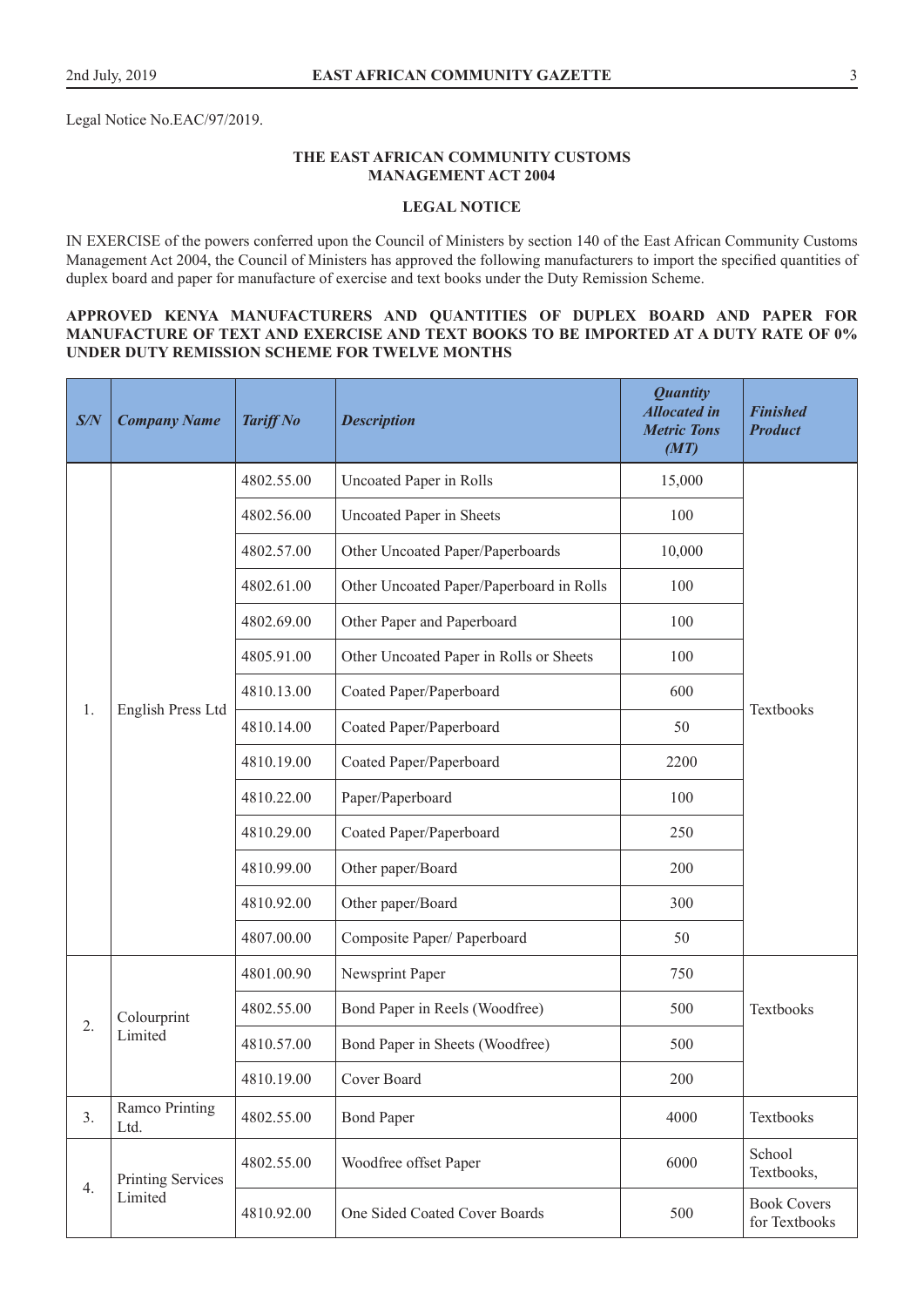| S/N | <b>Company Name</b>                  | <b>Tariff No</b> | <b>Description</b> | <b>Quantity</b><br><b>Allocated in</b><br><b>Metric Tons</b><br>(MT) | <b>Finished</b><br><b>Product</b> |
|-----|--------------------------------------|------------------|--------------------|----------------------------------------------------------------------|-----------------------------------|
|     |                                      | 4802.55.00       | Woodfree Paper     | 1500                                                                 |                                   |
|     | Twaweza Printing<br>Press Limited    | 4801.00.90       | Newsprint Paper    | 350                                                                  | <b>Exercise Books</b>             |
| 5.  |                                      | 4802.58.00       | Manilla Paper      | 75                                                                   |                                   |
|     |                                      | 4810.92.00       | Duplex Paper       | 300                                                                  |                                   |
| 6.  | Kenafric<br>Manufacturing<br>Limited | 4802.57.00       | MG Cover Paper     | 600                                                                  | Exercise books                    |

# **AMB. DR. RICHARD SEZIBERA**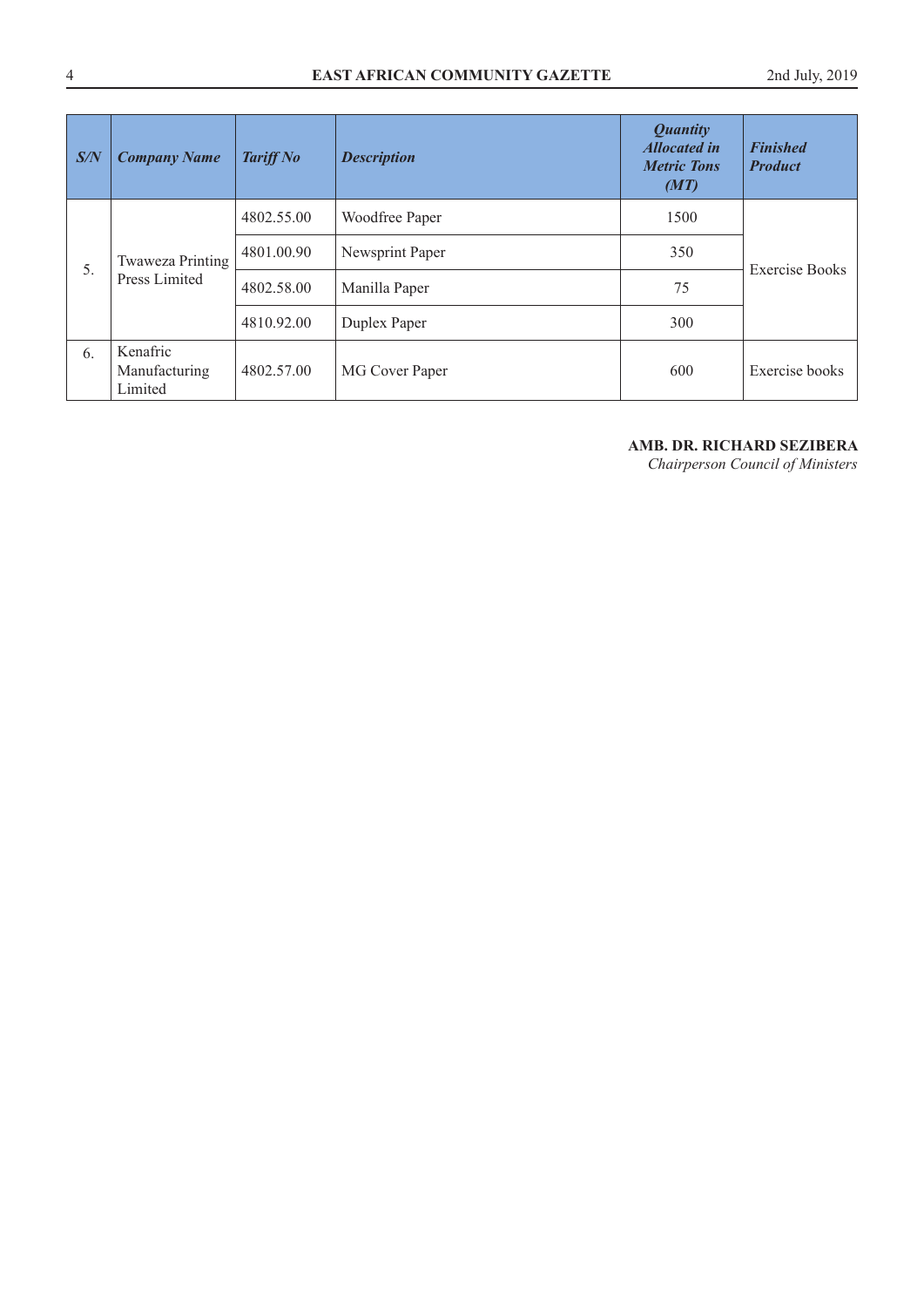Legal Notice No.EAC/98/2019.

# **THE EAST AFRICAN COMMUNITY CUSTOMS MANAGEMENT ACT 2004**

# **LEGAL NOTICE**

IN EXERCISE of the powers conferred upon the Council of Ministers by section 140 of the East African Community Customs Management Act 2004, the Council of Ministers has approved the following manufacturers to import the specified quantities of raw materials for manufacture of Sanitary Towels under the Duty Remission Scheme.

## **APPROVED KENYA MANUFACTURERS AND QUANTITY OF RAW MATERIALS USED TO MANUFACTURE SANITARY TOWELS TO BE IMPORTED AT A DUTY RATE OF 0% FOR TWELVE MONTHS**

| S/N      | <b>Company Name</b>            | <b>Tariff No</b> | <b>Description</b>              | <b>Quantity Allocated in</b><br><b>Metric Tons (MT)</b> | <b>Finished Product</b> |
|----------|--------------------------------|------------------|---------------------------------|---------------------------------------------------------|-------------------------|
| <b>.</b> | Interconsumer<br>Products Ltd. | 3920.10.10       | Back sheet Poly Wrapper<br>Poly | 90                                                      | <b>Sanitary Pads</b>    |

# **AMB. DR. RICHARD SEZIBERA**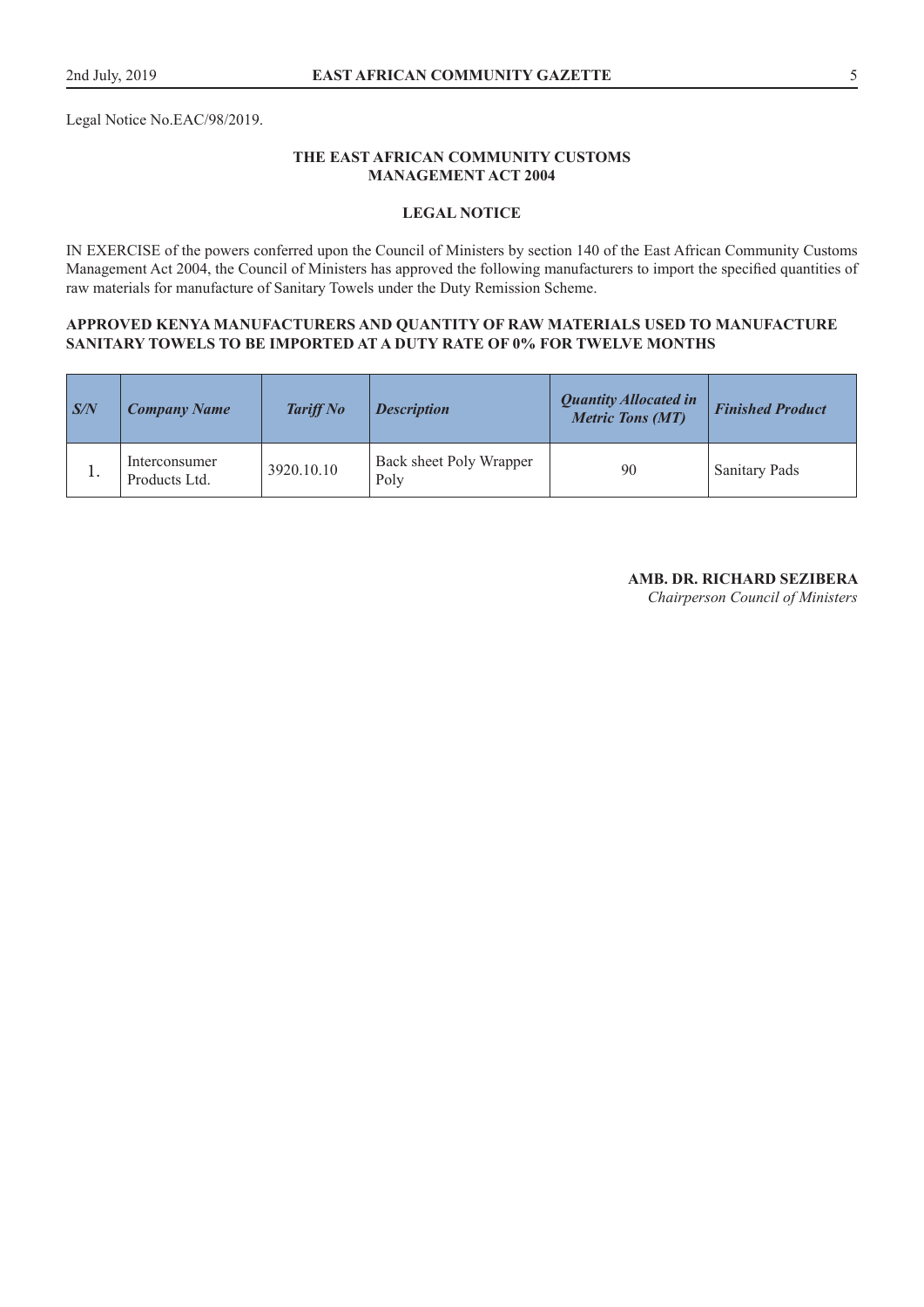# **THE EAST AFRICAN COMMUNITY CUSTOMS MANAGEMENT ACT 2004**

# **LEGAL NOTICE**

IN EXERCISE of the powers conferred upon the Council of Ministers by section 140 of the East African Community Customs Management Act 2004, the Council of Ministers has approved the following Manufacturers to import the specified quantities of sugar for industrial use under the Duty Remission Scheme.

## **APPROVED KENYA MANUFACTURERS AND QUANTITIES OF SUGAR FOR INDUSTRIAL USE TO BE IMPORTED AT A DUTY RATE OF 10% UNDER DUTY REMISSION SCHEME FOR TWELVE MONTHS**

| No. | <b>Company</b>                  | Tariff No. | <b>HSC</b> Description | <b>Quantity</b><br><b>Allocated in</b><br><b>Metric Tons</b><br>(MT) | <b>Finished product</b>                                                                                                                                                                                                                         |
|-----|---------------------------------|------------|------------------------|----------------------------------------------------------------------|-------------------------------------------------------------------------------------------------------------------------------------------------------------------------------------------------------------------------------------------------|
| 1.  | Jetlak Industries               | 1701.99.10 | White refined sugar    | 2,000                                                                | Juices                                                                                                                                                                                                                                          |
| 2.  | Kenya Breweries<br>Limited      | 1701.99.10 | White refined sugar    | 20,000                                                               | Beer, Ready to drink alcoholic<br>beverages & Non-Alcoholic<br>beverages                                                                                                                                                                        |
| 3.  | <b>Coastal Bottlers Limited</b> | 1701.99.10 | White refined sugar    | 6,500                                                                | Soft Drinks<br>Carbonated<br>$\&$<br>Juices                                                                                                                                                                                                     |
| 4.  | Kenya Sweets Limited            | 1701.99.10 | White refined sugar    | 10,000                                                               | <b>Boiled</b><br>$\&$<br>Milk<br>Sweets,<br>Powdered Tablets, Icing &<br>Caster Sugar, Cocoa Products                                                                                                                                           |
| 5.  | SBC Kenya Ltd.                  | 1701.99.10 | White refined sugar    | 1,500                                                                | <b>Carbonated Soft Drinks</b>                                                                                                                                                                                                                   |
| 6.  | Del Monte Kenya Ltd.            | 1701.99.10 | White Sugar            | 185                                                                  | Passion Fruit Juice Drink,<br>PET range: - fruit express Juice<br>Drinks and Kiddy Juice Drinks:<br>(Orange, Chocolate, Pineapple,<br>Coconut and Grape Black Berry                                                                             |
| 7.  | Candy Kenya Ltd.                | 1701.99.10 | White Refined Sugar    | 10,000                                                               | Confectionary<br>Products;<br>Sweets,<br>confectionary<br>Ball<br>gums/bubble gums, Chewing<br>Gums, Water Based flavored<br>Powder Drinks, Compressed<br>Sugar Tablets, Icing Sugar,<br>caster sugar, chocolates, Wafers                       |
| 8.  | Nairobi Bottlers<br>Limited     | 1701.99.10 | White Refined Sugar    | 24,000                                                               | Soft Drinks<br>Carbonated<br>- &<br>Juices                                                                                                                                                                                                      |
| 9.  | Kenafric Industries Ltd.        | 1701.99.10 | White Crystal Sugar    | 24,000                                                               | Chewing gum (bubble gums,<br>ball gums and chicklets) Hard<br>boiled candies, lollipop sweets,<br>toffees, icing sugar, powdered<br>seasoning<br>powders<br>juice,<br>(cubes& mix), ready to drink<br>juice,<br>drinking<br>chocolate<br>powder |
| 10. | Mzuri Sweets Ltd.               | 1701.99.10 | White Refined Sugar    | 12,000                                                               | Ball<br><b>Bubble</b><br>Gum,<br>Gum,<br>Lollipops, Candy                                                                                                                                                                                       |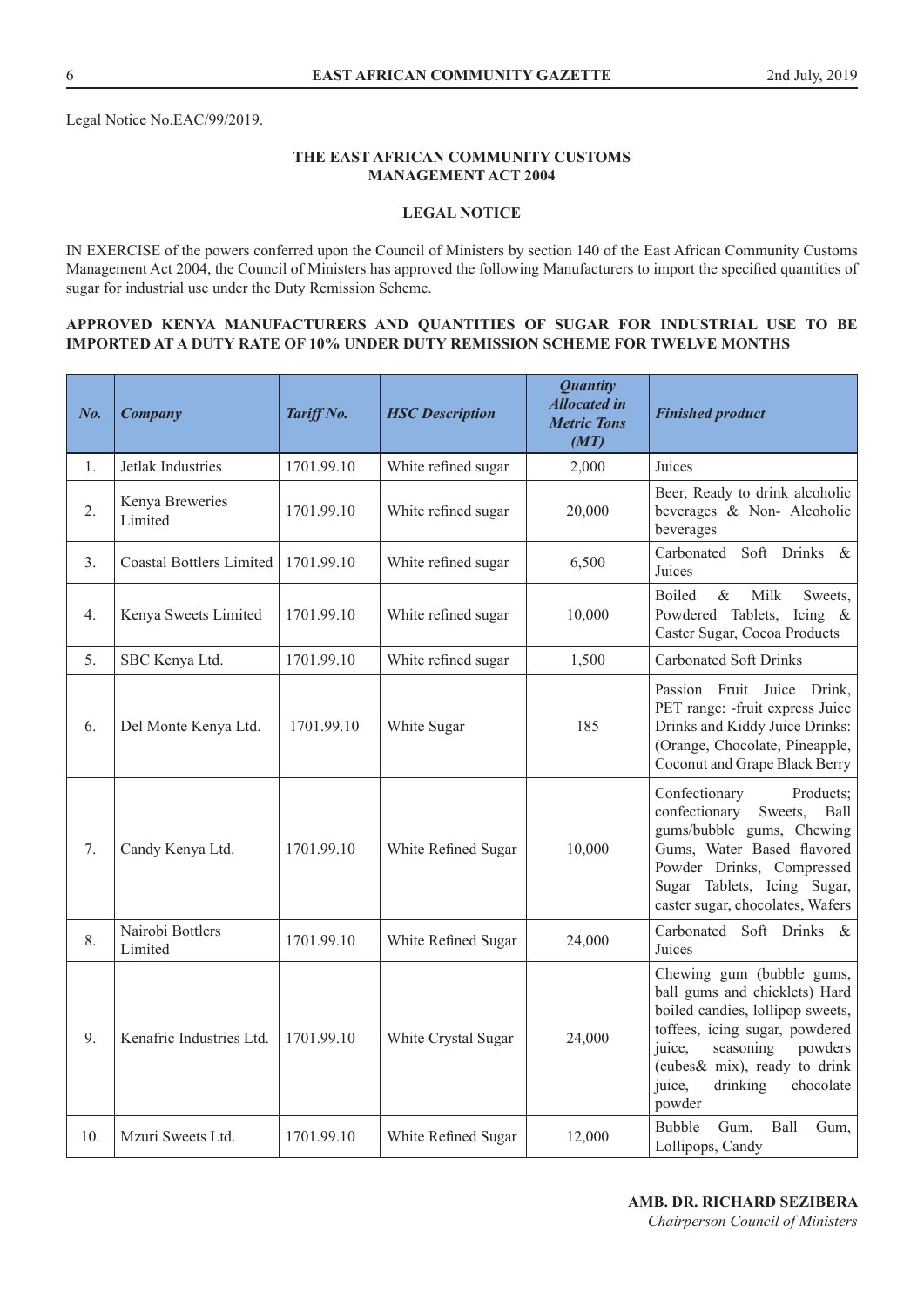Legal Notice No.EAC/100/2019.

# **THE EAST AFRICAN COMMUNITY CUSTOMS MANAGEMENT ACT 2004**

# **LEGAL NOTICE**

IN EXERCISE of the powers conferred upon the Council of Ministers by section 140 of the East African Community Customs Management Act 2004, the Council of Ministers has approved the following Manufacturers to import the specified quantities of glucose under the Duty Remission Scheme.

## **APPROVED KENYA MANUFACTURERS AND QUANTITIES OF GLUCOSE TO BE IMPORTED AT A DUTY RATE OF 0% UNDER DUTY REMISSION SCHEME FOR TWELVE MONTHS**

| No.              | Company                     | Tariff No. | <b>HSC</b><br><b>Description</b> | <b>Quantity Allocated</b><br><i>in Metric Tons</i><br>(MT) | <b>Finished product</b>                                                                                                                                                                                                        |
|------------------|-----------------------------|------------|----------------------------------|------------------------------------------------------------|--------------------------------------------------------------------------------------------------------------------------------------------------------------------------------------------------------------------------------|
| 1.               | Kenafric Industries<br>Ltd. | 1702.30.00 | Glucose                          | 20,000                                                     | Chewing gum (bubble gums, ball<br>gums and chicklets) Hard boiled<br>candies, lollipop sweets, toffees, icing<br>sugar, powdered juice, seasoning<br>powders (cubes & mix), ready to drink<br>juice, drinking chocolate powder |
| $\overline{2}$ . | Mzuri Sweets Ltd.           | 1702.30.00 | Liquid Glucose                   | 7,500                                                      | Bubble Gum, Ball Gum, Lollipops,<br>Candy                                                                                                                                                                                      |

#### **AMB. DR. RICHARD SEZIBERA**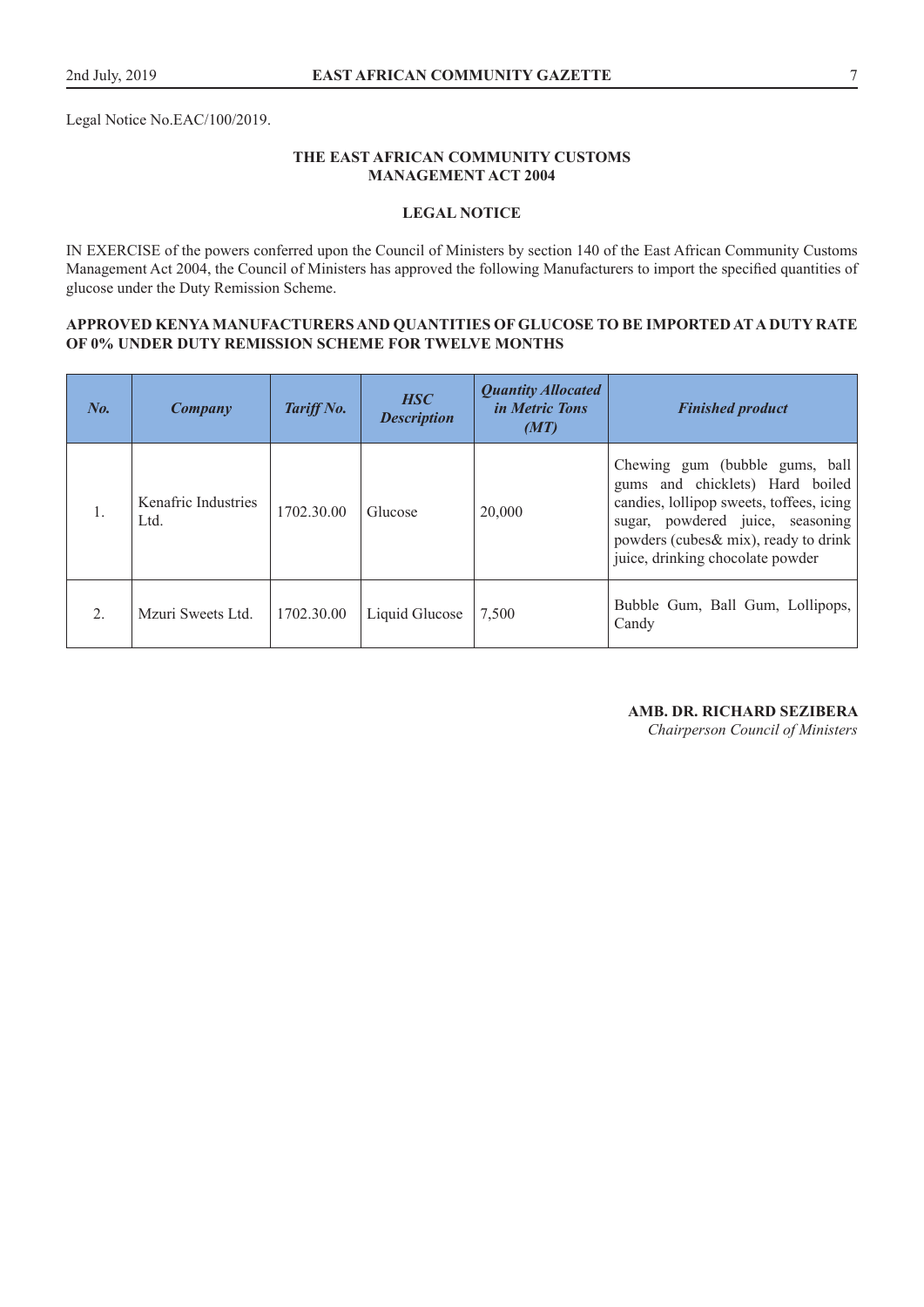Legal Notice No.EAC/101/2019.

# **THE EAST AFRICAN COMMUNITY CUSTOMS MANAGEMENT ACT 2004**

# **LEGAL NOTICE**

IN EXERCISE of the powers conferred upon the Council of Ministers by section 140 of the East African Community Customs Management Act 2004, the Council of Ministers has approved the following manufacturer to import the specified quantities of inputs used in manufacture of stone coated roofing tiles to be imported under the Duty Remission Scheme.

# **APPROVED KENYA MANUFACTURER AND QUANTITIES OF INPUTS USED IN MANUFACTURE OF STONE COATED ROOFING TILES TO BE IMPORTED AT DUTY RATE OF 0% UP TO 30TH JUNE, 2020**

| $\mathbf{N}$ o. | Company                      | Tariff No. | <b>Description</b>          | <b>Quantity Allocated</b><br><i>in Metric Tons</i><br>(MT) | <b>Finished product</b> |
|-----------------|------------------------------|------------|-----------------------------|------------------------------------------------------------|-------------------------|
| 1.              | Tile & Carpet<br>Centre Ltd. | 2517.49.00 | Geobitec Stone Chips        | 2,184                                                      |                         |
|                 |                              | 7210.61.00 | Alu-Zinc Coated steel Coils | 5,800                                                      | Roofing Tiles           |
|                 |                              | 3906.90.00 | Acrylic Co-Polymers         | 1,060                                                      |                         |

# **AMB. DR. RICHARD SEZIBERA**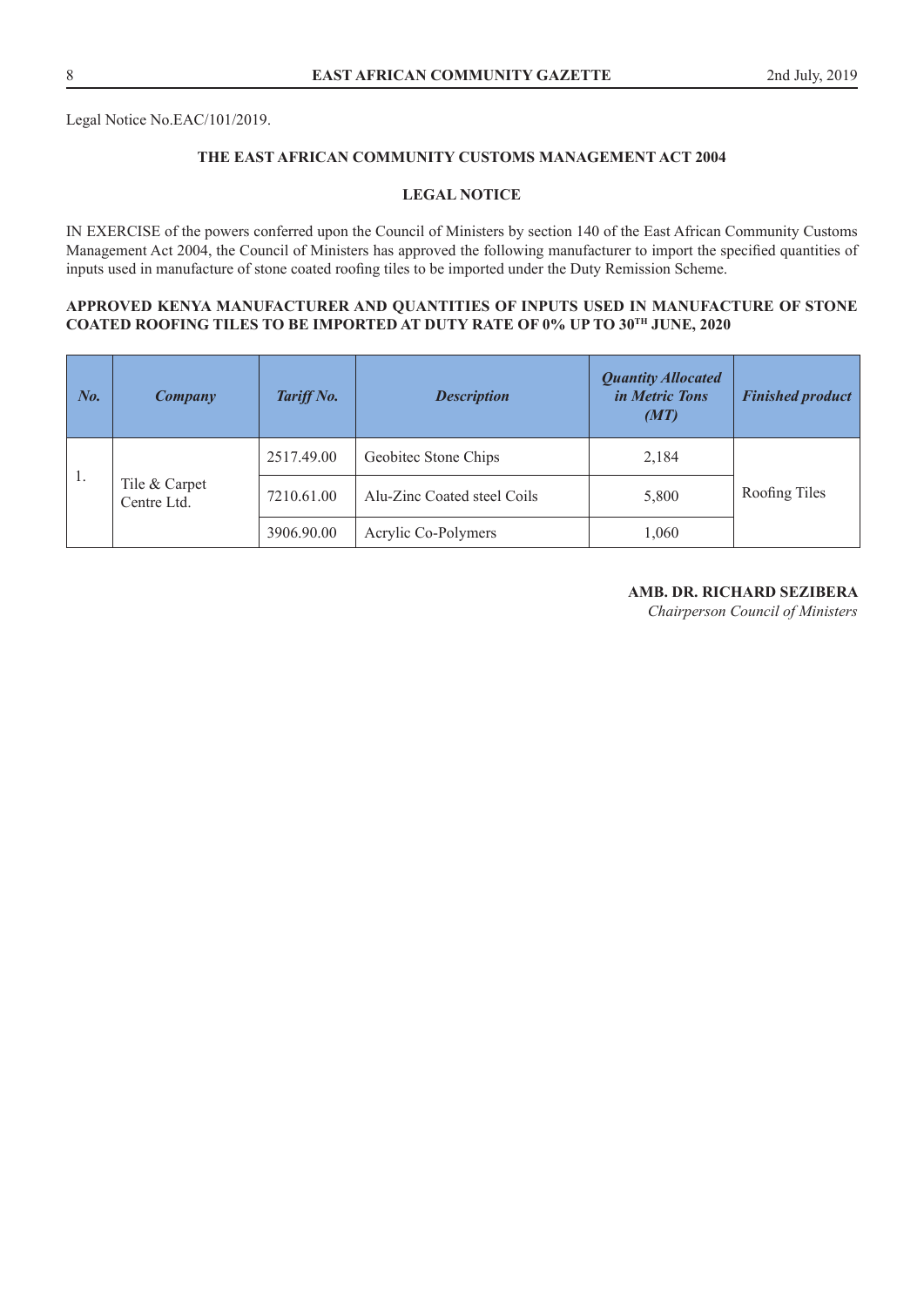Legal Notice No. EAC/102/2019.

# **THE EAST AFRICAN COMMUNITY CUSTOMS MANAGEMENT ACT 2004**

# **LEGAL NOTICE**

IN EXERCISE of the powers conferred upon the Council of Ministers by section 140 of the East African Community Customs Management Act 2004, the Council of Ministers has approved the following manufacturer to import the specified quantities of inputs for the manufacture of solar panel at a duty rate of 0% under the Duty Remission Scheme.

# **APPROVED KENYA MANUFACTURER AND QUANTITIES OF INPUTS FOR THE MANUFACTURE OF SOLAR PANELS TO BE IMPORTED AT A DUTY RATE OF 0% UNDER DUTY REMISSION SCHEME FOR TWELVE MONTHS**

| No. | <b>Company</b>            | Tariff No. | <b>Description</b>                                           | <b>Quantity</b><br><b>Allocated in</b><br><b>Metric Tons (MT)</b> | <b>Finished</b><br>product |
|-----|---------------------------|------------|--------------------------------------------------------------|-------------------------------------------------------------------|----------------------------|
|     |                           | 8541.40.00 | Photovoltaic Cells (Solar Cells)                             | 2,241,645 Units                                                   |                            |
| 1.  | Soline East Africa<br>Ltd | 7608.20.00 | Aluminium Frame of Aluminum Alloy<br>(Solar Aluminum Frames) | 2,209,899 KGS                                                     |                            |
|     |                           | 7007.19.00 | Toughened (Tampered Safety Glass/<br>Solar Glass)            | 320,312SQM                                                        |                            |
|     |                           | 3905.19.00 | Poly (Vinyl Acetate) Solar EVA                               | 63,813KGS                                                         |                            |
|     |                           | 3921.90.00 | Poly (Ethylene terephthalate) (Solar<br><b>Back Sheet)</b>   | 31,903KGS                                                         |                            |
|     |                           | 7408.29.00 | Copper-Tin Base alloys (Solar Tabbing)                       | 3,700KGS                                                          |                            |
|     |                           | 7409.31.00 | Copper Tin Base alloys (Solar Ribbon<br>Short.)              | 3,700KGS                                                          |                            |
|     |                           | 8536.90.00 | <b>Solar Junction Box</b>                                    | 29,288KGS                                                         | Solar panels               |
|     |                           | 3921.90.00 | Poly (ethylene terephthalate) Isolation<br>under layer EPE   | 28,870KGS                                                         |                            |
|     |                           | 4811.41.90 | Self Adhesive paper Tape (Solar tape)                        | 10,343KGS                                                         |                            |
|     |                           | 3506.10.00 | Solar Sealant                                                | 2,087,725KGS                                                      |                            |
|     |                           | 3810.90.00 | Soldering Flux                                               | 611KGS                                                            |                            |
|     |                           | 8311.90.00 | Soldering Wire                                               | <b>160KGS</b>                                                     |                            |
|     |                           | 8536.90.00 | MC Connector                                                 | 231KGS                                                            |                            |
|     |                           | 4821.10.90 | Labels                                                       | 75,850KGS                                                         |                            |

# **AMB. DR. RICHARD SEZIBERA**  *Chairperson Council of Ministers*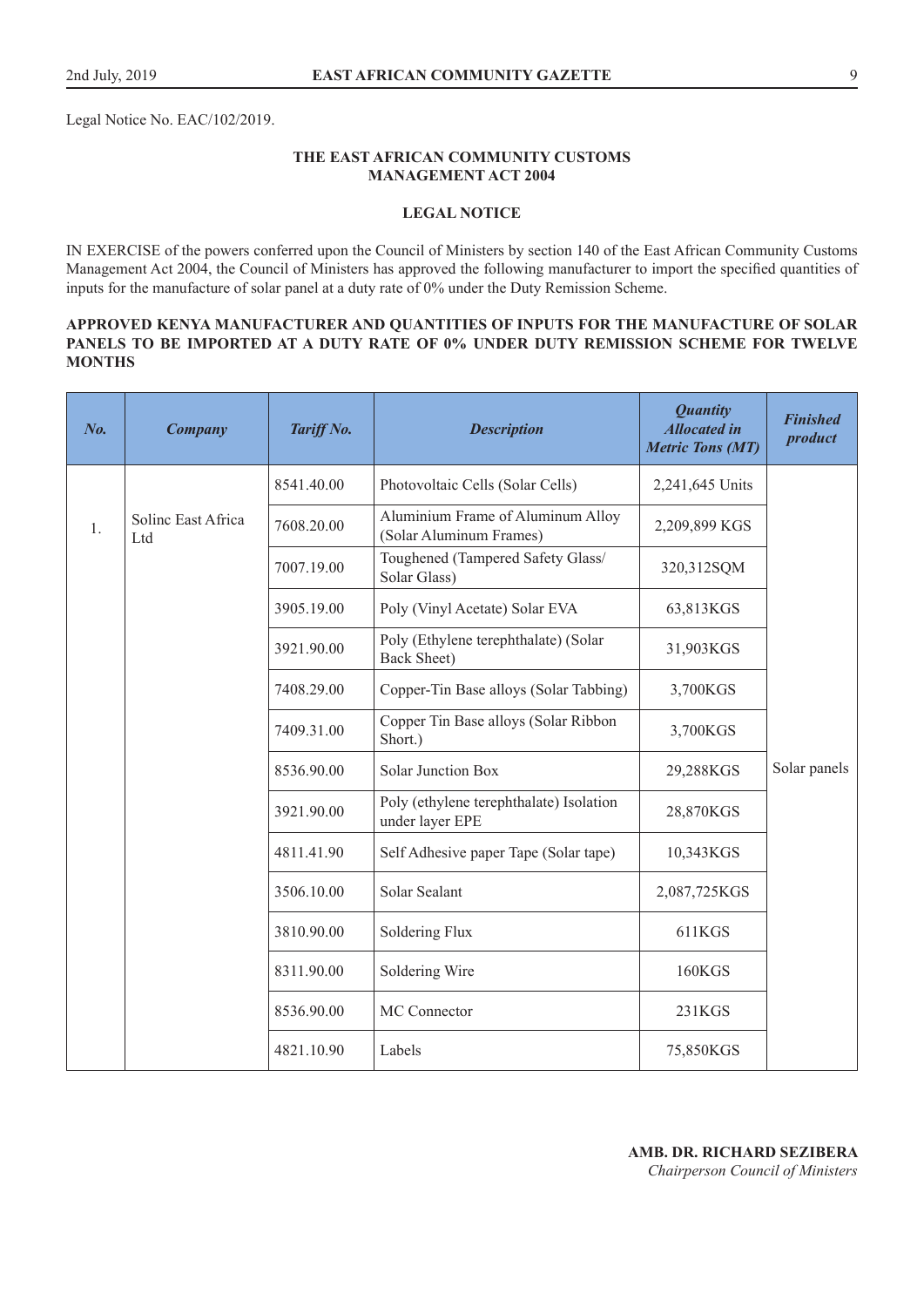Legal Notice No.EAC/103/2019.

# **THE EAST AFRICAN COMMUNITY CUSTOMS MANAGEMENT ACT 2004**

# **LEGAL NOTICE**

IN EXERCISE of the powers conferred upon the Council of Ministers by section 140 of the East African Community Customs Management Act 2004, the Council of Ministers has approved the following Manufacturers to import the specified quantities of Raw Materials used in manufacture of safety matches to be imported under the Duty Remission Scheme.

#### **APPROVED KENYA MANUFACTURERS AND QUANTITIES OF RAW MATERIALS USED IN MANUFACTURE OF SAFETY MATCHES TO BE IMPORTED AT DUTY RATE OF 0% FOR TWELVE MONTHS**

| S/N | Company          | Tariff No. | <b>Description</b>      | <b>Quantity Allocated</b><br><i>in Metric Tons</i><br>(MT) | <b>Finished product</b> |  |
|-----|------------------|------------|-------------------------|------------------------------------------------------------|-------------------------|--|
|     |                  | 4421.99.10 | Splint                  | 900                                                        |                         |  |
|     |                  | 1521.90.00 | Wax                     | 60                                                         |                         |  |
|     |                  | 4819.20.90 | <b>Inner Card Board</b> | 360                                                        | <b>Safety Matches</b>   |  |
|     | Kenafric Matches | 4819.20.10 | <b>Skillets</b>         | 360                                                        |                         |  |
| 1.  | Limited          | 2811.29.00 | Glass Powder            | 25                                                         |                         |  |
|     |                  |            | 3503.00.00              | Glue                                                       | 35                      |  |
|     |                  | 4804.21.00 | <b>Kraft Papers</b>     | 75                                                         |                         |  |
|     |                  | 4823.90.00 | Wrappers                | 50                                                         |                         |  |

# **AMB. DR. RICHARD SEZIBERA**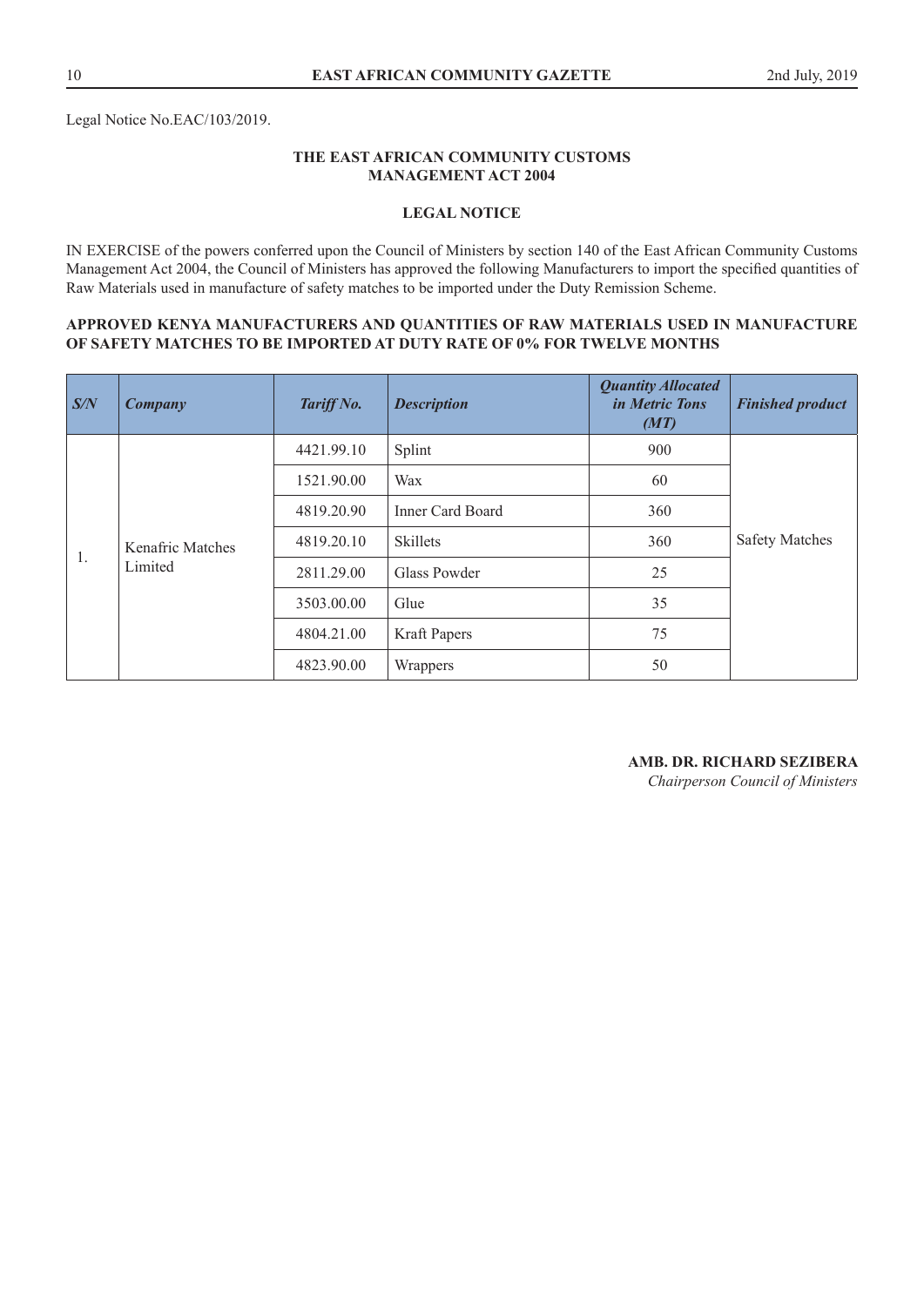Legal Notice No.EAC/104/2019.

# **THE EAST AFRICAN COMMUNITY CUSTOMS MANAGEMENT ACT 2004**

# **LEGAL NOTICE**

IN EXERCISE of the powers conferred upon the Council of Ministers by section 140 of the East African Community Customs Management Act 2004, the Council of Ministers has approved the following Manufacturers to import the specified quantities of Raw Materials used in manufacture of Leaf Springs and Bolts to be imported under the Duty Remission Scheme.

## **APPROVED KENYA MANUFACTURERS AND QUANTITIES OF RAW MATERIALS USED IN MANUFACTURE OF LEAF SPRINGS AND BOLTS TO BE IMPORTED AT DUTY RATE OF 0% FOR TWELVE MONTHS**

| S/N | <b>Company</b>      | Tariff No. | <b>Description</b> | <b>Quantity Allocated</b><br>in Metric Tons (MT) | <b>Finished product</b> |
|-----|---------------------|------------|--------------------|--------------------------------------------------|-------------------------|
| 1.  | Springtech (K) Ltd. | 7228.30.00 | Flat bars          | 1.200                                            | Leaf springs            |
|     |                     |            | 7228.50.00         | Round bars                                       | 200                     |

#### **AMB. DR. RICHARD SEZIBERA**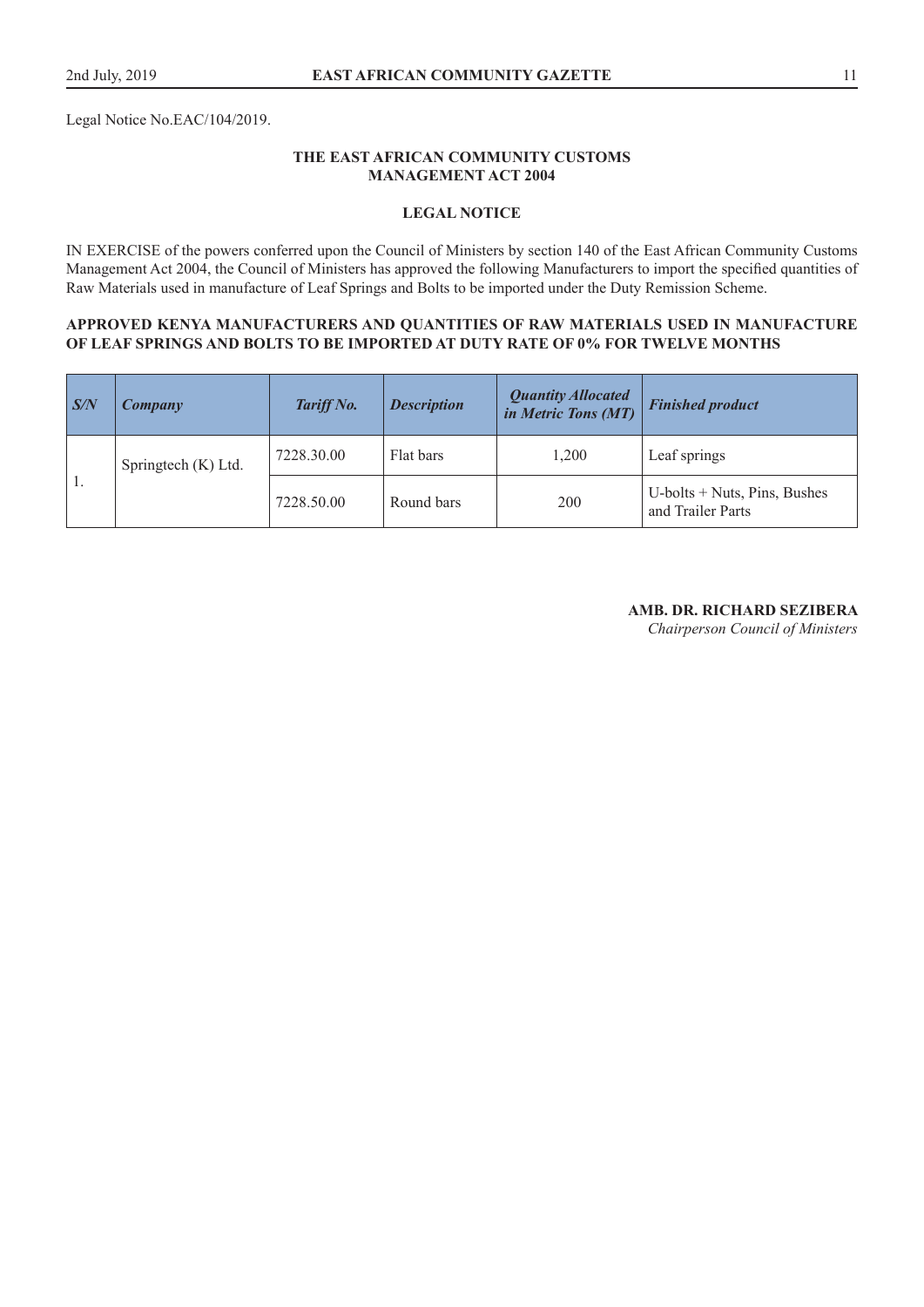Legal Notice No.EAC/105/2019.

# **THE EAST AFRICAN COMMUNITY CUSTOMS MANAGEMENT ACT 2004**

# **LEGAL NOTICE**

IN EXERCISE of the powers conferred upon the Council of Ministers by section 140 of the East African Community Customs Management Act 2004, the Council of Ministers has approved the following manufacturers to import the specified quantities of inputs used in manufacture of Filters to be imported under the Duty Remission Scheme.

# **APPROVED KENYA MANUFACTURERS AND QUANTITIES OF INPUTS USED IN MANUFACTURE OF FILTERS TO BE IMPORTED AT DUTY RATE OF 0% FOR TWELVE MONTHS.**

| S/N | Company                                 | Tariff No. | <b>Description</b>                                                                                                                                                                                                          | <b>Quantity Allocated</b><br><i>in Metric Tons</i><br>(MT) | <b>Finished</b><br>product |
|-----|-----------------------------------------|------------|-----------------------------------------------------------------------------------------------------------------------------------------------------------------------------------------------------------------------------|------------------------------------------------------------|----------------------------|
| 1.  | Mutsimoto<br>Motor  <br>Company Limited | 7208.54.00 | Flat rolled products of iron or non-alloy<br>steel of a width of 600mm or more, hot<br>rolled, not clad, plated or coated. Other,<br>not in coils, not further worked than hot-<br>rolled : of a thickness of less than 3mm | 180                                                        | Filters                    |

## **AMB. DR. RICHARD SEZIBERA**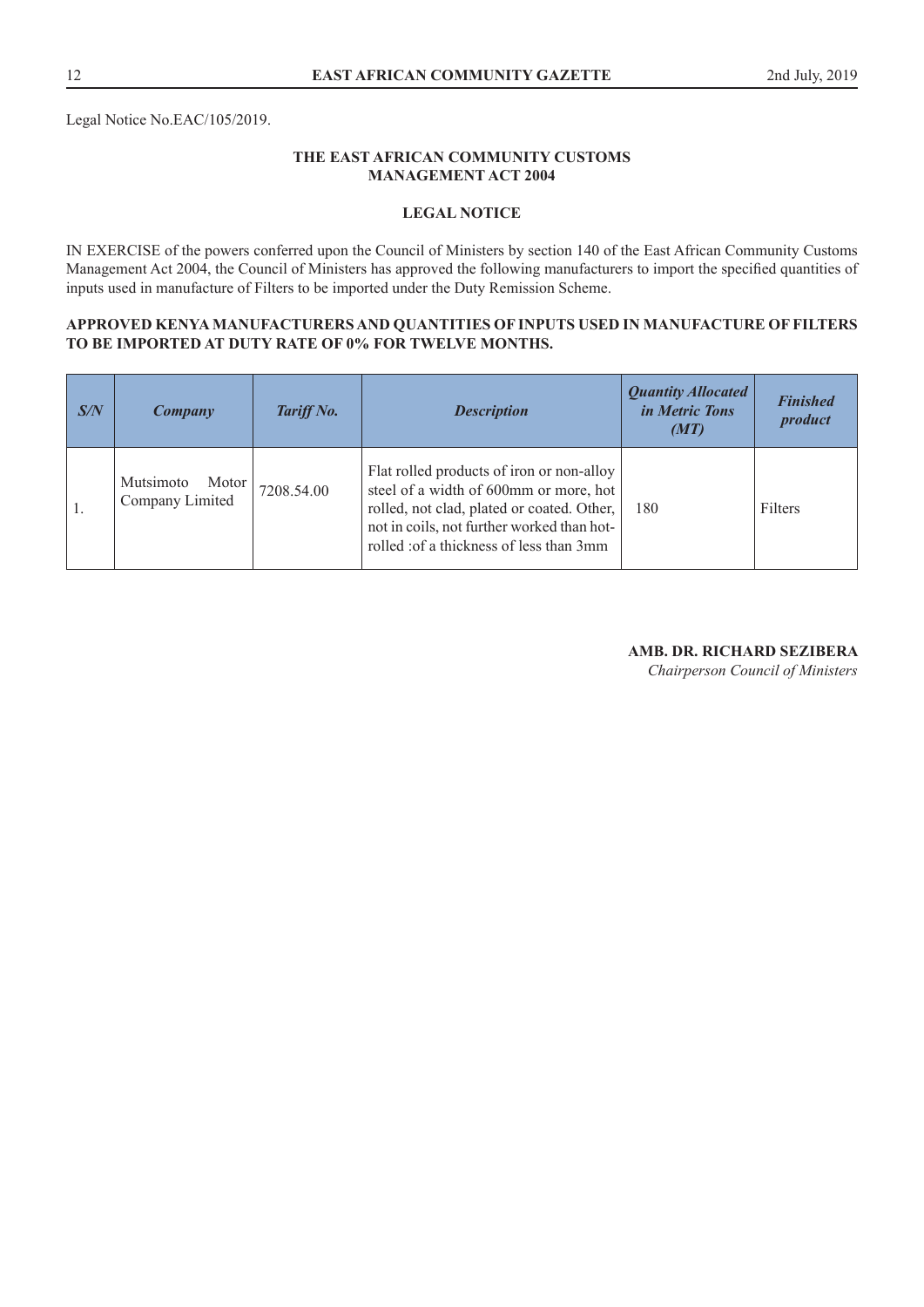Legal Notice No.EAC/106/2019.

# **THE EAST AFRICAN COMMUNITY CUSTOMS MANAGEMENT ACT 2004**

# **LEGAL NOTICE**

IN EXERCISE of the powers conferred upon the Council of Ministers by section 140 of the East African Community Customs Management Act 2004, the Council of Ministers has approved the following manufacturers to import the specified quantities of duplex board for manufacture of unit boxes, cartons and labels at a duty rate of 0% under the Duty Remission Scheme.

# **APPROVED KENYA MANUFACTURERS AND QUANTITIES OF DUPLEX BOARD MANUFACTURE OF BOXES, CARTONS AND LABELS TO BE IMPORTED AT A DUTY RATE OF 0% UNDER DUTY REMISSION SCHEME FOR TWELVE MONTHS**

| $\mathbf{S/N}$ | Company                         | Tariff No. | <b>Description</b>     | <b>Quantity Allocated in</b><br><b>Metric Tons (MT)</b> | <b>Finished product</b> |  |
|----------------|---------------------------------|------------|------------------------|---------------------------------------------------------|-------------------------|--|
| $\mathbf{1}$ . | Pressmaster Africa Lim-<br>ited | 4810.92.00 | Duplex Board           | 500                                                     | Unit Boxes              |  |
|                |                                 | 4810.92.00 | Folding Box Board      | 500                                                     |                         |  |
| 2.             | Para Print Limited              | 4810.92.00 | Grey Back Duplex Board | 1,800                                                   | Inner boxes / labels    |  |
| 3.             | Euro Packaging Ltd.             | 4810.92.00 | Duplex Board           | 2,500                                                   | Unit Boxes              |  |

**AMB. DR. RICHARD SEZIBERA**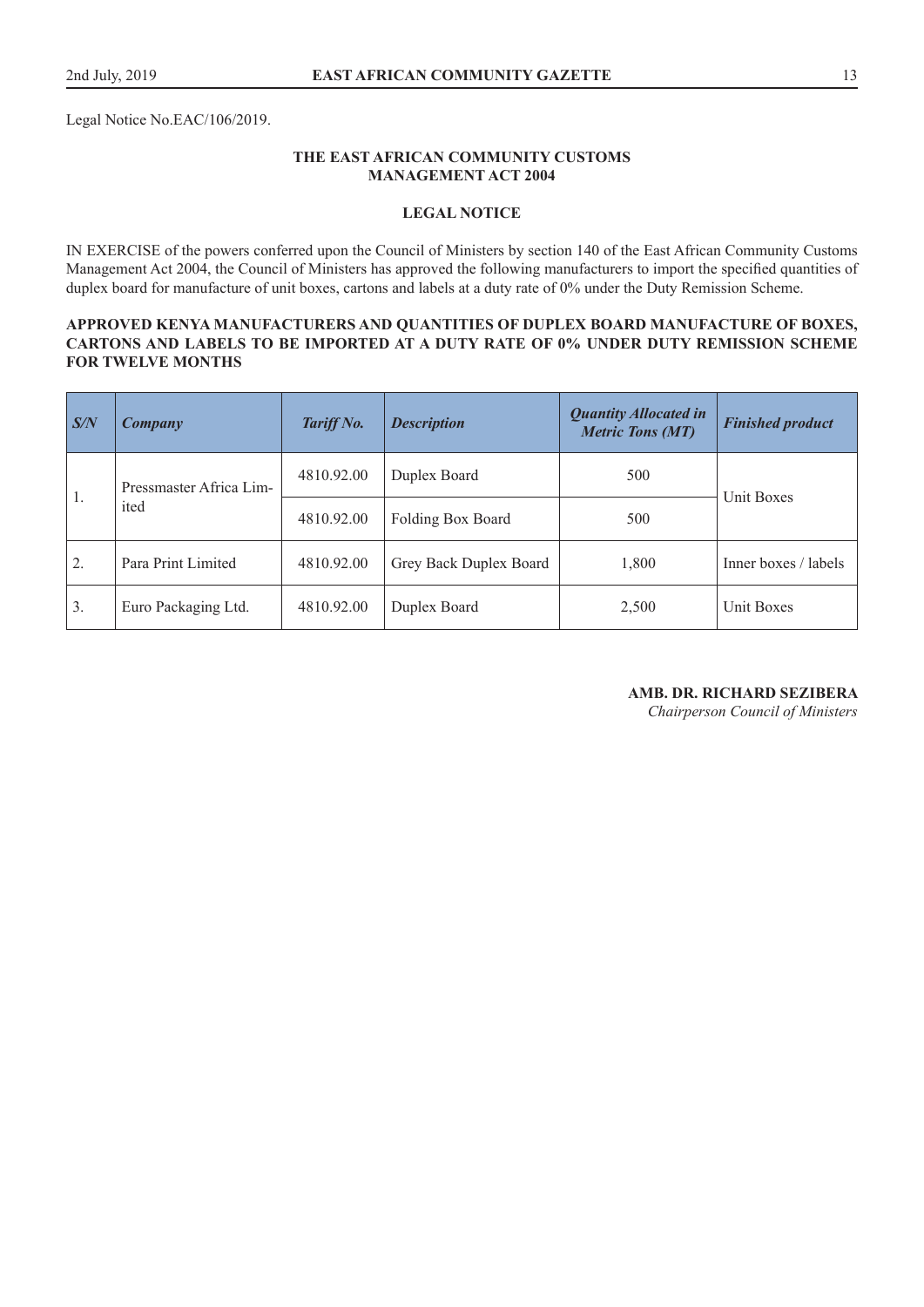Legal Notice No. EAC/107/2019.

# **THE EAST AFRICAN COMMUNITY CUSTOMS MANAGEMENT ACT 2004**

# **LEGAL NOTICE**

IN EXERCISE of the powers conferred upon the Council of Ministers by section 140 of the East African Community Customs Management Act 2004, the Council of Ministers has approved the following manufacturers to import specified quantities of raw materials for manufacture of goods for export at a duty rate of 0% under the Duty Remission Scheme.

# **APPROVED KENYA MANUFACTURERS AND QUANTITIES OF RAW MATERIALS FOR MANUFACTURE OF GOODS FOR EXPORT TO BE IMPORTED AT A DUTY RATE OF 0% UNDER DUTY REMISSION SCHEME FOR TWELVE MONTHS**

| S/N | <b>Company</b>                | <b>Tariff No.</b> | <b>Description</b>                          | <b>Quantity</b><br><b>Allocated in</b><br><b>Metric Tons (MT)</b> | <b>Finished product</b>         |
|-----|-------------------------------|-------------------|---------------------------------------------|-------------------------------------------------------------------|---------------------------------|
|     |                               | 1701.99.10        | White Refined Sugar                         | 1,905                                                             |                                 |
|     | Del Monte Kenya               | 3920.20.10        | Shrink Wrap film                            | 78                                                                |                                 |
| 1.  | Ltd.                          | 3921.19.10        | Stretch film                                | 23.5                                                              |                                 |
|     |                               | 3923.29.00        | Aseptic Bags                                | 110                                                               |                                 |
|     |                               | 4819.10.00        | Trays and Cartons                           | 4,800                                                             | Processed                       |
|     |                               | 4821.90.00        | Labels and cluster sleeves                  | 1,180                                                             | pineapple<br>products and fresh |
|     |                               | 7310.21.00        | Can Cylinders                               | 1,500                                                             | fruits                          |
|     |                               | 8309.90.10        | Easy open ends                              | 2,500                                                             |                                 |
|     |                               | 8309.90.90        | Standard ends                               | 1,600                                                             |                                 |
|     |                               | 7310.10.00        | Drums                                       | 1,700                                                             |                                 |
|     |                               | 3923.21.00        | Polyethylene bags                           | 60                                                                |                                 |
|     |                               | 3920.69.10        | Strappings                                  | $\overline{4}$                                                    |                                 |
| 2.  | Dune Packaging Ltd.           | 4804.21.00        | Kraft Paper                                 | 600                                                               |                                 |
|     |                               | 7607.20.10        | Aluminium Foil Laminate                     | 700                                                               | Paper sacks                     |
|     |                               | 4805.11.00        | <b>Fluting Paper</b>                        | 500                                                               | Cartons                         |
|     | Pressmaster Africa<br>Limited | 4804.11.00        | Kraftliner                                  | 550                                                               | Cartons/SFK                     |
|     |                               | 1108.12.00        | Corn Starch                                 | 110                                                               |                                 |
| 3.  |                               | 4805.91.00        | Uncoated / Paper Board / White top<br>Liner | 100                                                               | Cartons                         |
|     |                               | 4805.92.00        | Uncoated /Paper Board/White top<br>Liner    | 200                                                               |                                 |
|     |                               | 4806.20.00        | Grease Proof Paper                          | 60                                                                | Cake cases                      |
|     |                               | 4802.54.00        | MG Poster Paper                             | 90                                                                | Tissue wrappers                 |
|     |                               | 4802.55.00        | Woodfree Paper                              | 110                                                               | Leaflets                        |
|     |                               | 4802.57.00        | Woodfree Paper                              | 110                                                               |                                 |
|     |                               | 4805.19.00        | <b>Fluting Paper</b>                        | 350                                                               | Cartons                         |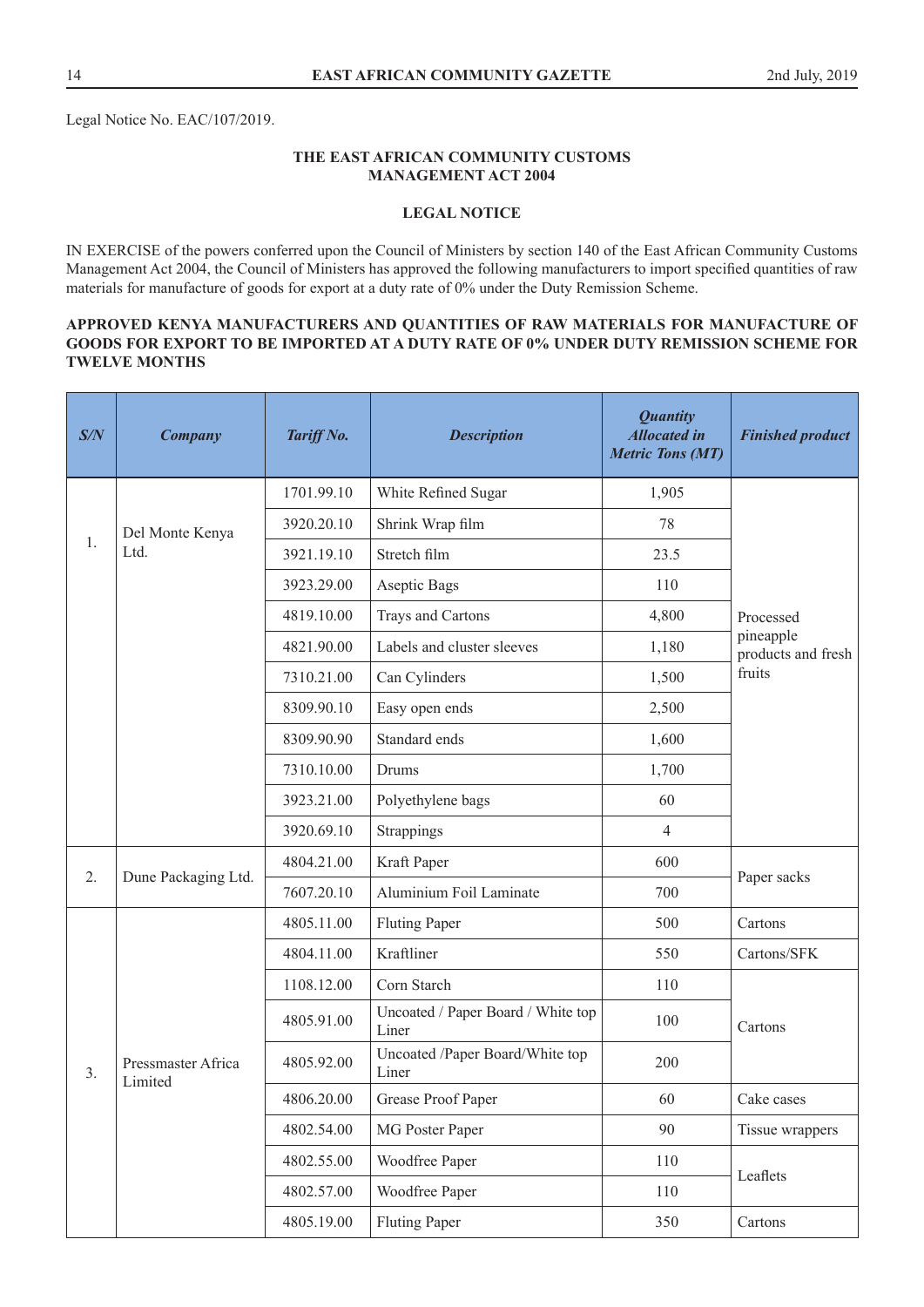| S/N | <b>Company</b>                       | Tariff No. | <b>Description</b>                    | <b>Quantity</b><br><b>Allocated in</b><br><b>Metric Tons (MT)</b> | <b>Finished product</b>         |
|-----|--------------------------------------|------------|---------------------------------------|-------------------------------------------------------------------|---------------------------------|
|     | Prime Cartons Ltd                    | 4804.11.00 | Kraft                                 | 2,500                                                             |                                 |
|     |                                      | 4805.19.00 | Fluting                               | 3,000                                                             | Cartons                         |
| 4.  |                                      | 4805.24.00 | Testliner                             | 800                                                               |                                 |
|     |                                      | 4805.24.00 | White Top Testliner                   | 300                                                               |                                 |
|     |                                      | 1108.12.00 | Corn Starch                           | 100                                                               |                                 |
|     |                                      | 3920.20.10 | <b>BOPP</b> Transparent film          | 233                                                               |                                 |
|     |                                      | 3921.90.00 | Metallized BOPP film                  | 44                                                                |                                 |
|     |                                      | 3920.62.10 | Polyester Plain Film                  | 74                                                                |                                 |
|     | Platinum Packaging                   | 3921.90.00 | Polyester Met Film                    | 44                                                                | Printing/Plain                  |
| 5.  | Limited                              | 3920.43.10 | PVC Film                              | 44                                                                | flexible packaging<br>materials |
|     |                                      | 3909.50.00 | Polyurethanes mb/sb                   | 44                                                                |                                 |
|     |                                      | 4810.13.00 | 1/Side coated paper                   | 88                                                                |                                 |
|     |                                      | 4811.59.90 | MG PE Coated                          | 44                                                                |                                 |
|     | Mega Pack (K) Ltd                    | 4804.11.00 | Kraft liner                           | 3,000                                                             |                                 |
| 6.  |                                      | 4805.11.00 | Fluting                               | 200                                                               | Carton, SFK                     |
|     |                                      | 4804.39.00 | White kraft                           | 300                                                               |                                 |
|     | <b>Silpack Industries</b><br>Limited | 4804.11.00 | Kraftliner                            | 3,000                                                             |                                 |
|     |                                      | 4805.11.00 | Semi chemical fluting                 | 1,000                                                             |                                 |
|     |                                      | 4805.19.00 | Fluting                               | 1,000                                                             | Corrugated                      |
| 7.  |                                      | 4805.91.00 | White top kraft liner                 | 500                                                               | cartons and SFK                 |
|     |                                      | 4804.49.00 | White kraft                           | 500                                                               | rolls and sheets                |
|     |                                      | 4805.92.00 | White top kraft liner                 | 500                                                               |                                 |
|     |                                      | 4804.19.90 | White top                             | 100                                                               |                                 |
|     |                                      | 4810.92.00 | Duplex Board                          | 500                                                               |                                 |
| 8.  | Euro Packaging Ltd.                  | 4810.19.00 | Label Paper                           | 20                                                                | Labels                          |
|     |                                      | 4810.19.00 | Art Paper                             | 50                                                                |                                 |
|     |                                      | 4804.41.00 | Kraft liner                           | 3,000                                                             |                                 |
| 9.  | <b>Carton Manufacturers</b><br>Ltd.  | 4804.51.00 | Kraft liner                           | 750                                                               | <b>Boxes</b>                    |
|     |                                      | 4810.13.00 | Coated white top Kraft liner          | 750                                                               |                                 |
|     |                                      | 4819.10.00 | Corrugated boxes                      | 1,740                                                             |                                 |
| 10. | <b>Timaflor Limited</b>              | 4804.11.00 | Single Faced Kraft                    | 500                                                               | <b>Cut Flowers</b>              |
|     | Sojanmi Springfield                  | 4819.10.00 | <b>Corrugated Boxes</b>               | 360                                                               |                                 |
| 11. | Limited                              | 4804.11.00 | <b>SFK</b>                            | 80                                                                | <b>Cut Flowers</b>              |
|     | <b>Bloom Valley</b>                  | 4819.10.00 | <b>Corrugated Boxes</b>               | 120                                                               |                                 |
| 12. | Limited                              | 4804.11.00 | <b>SFK</b>                            | 50                                                                | <b>Cut Flowers</b>              |
| 13. | Dilpack Kenya Ltd.                   | 3921.19.10 | <b>BOPP</b> Transparent film<br>2,000 |                                                                   | <b>Flower Sleeves</b>           |
| 14. | Mboga Tuu Ltd.                       | 4819.10.00 | <b>Corrugated Boxes</b>               | 72                                                                | Fresh Vegetables                |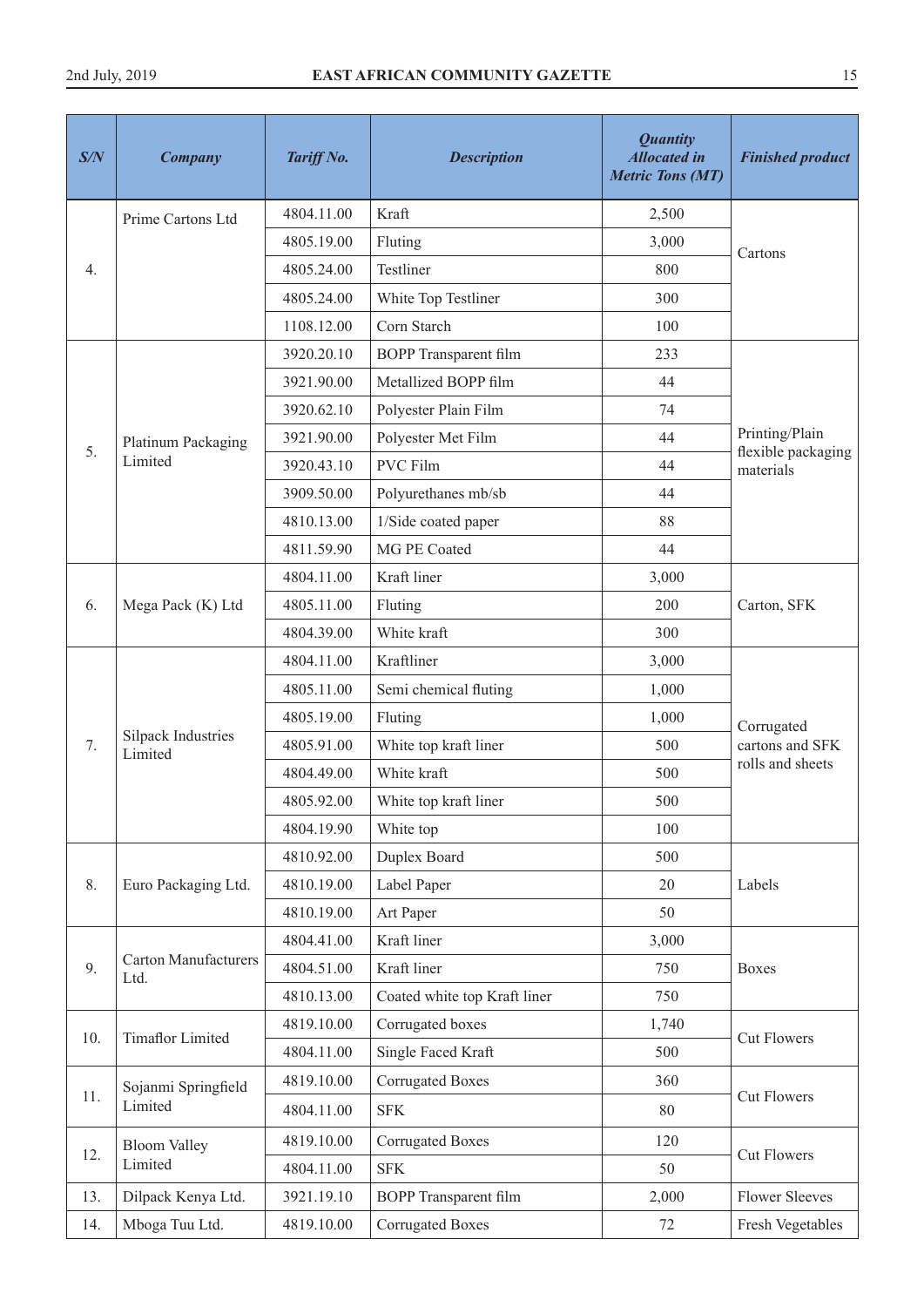| S/N | <b>Company</b>                                   | Tariff No. | <b>Description</b>                              | <b>Quantity</b><br><b>Allocated in</b><br><b>Metric Tons (MT)</b> | <b>Finished product</b>       |
|-----|--------------------------------------------------|------------|-------------------------------------------------|-------------------------------------------------------------------|-------------------------------|
|     | Penta Tancom Ltd.                                | 4819.10.00 | <b>Boxes</b>                                    | 450                                                               |                               |
| 15. |                                                  | 4804.49.00 | <b>SFK</b>                                      | 400                                                               | <b>Cut Flowers</b>            |
|     |                                                  | 6305.39.00 | Flower sleeves                                  | 20                                                                |                               |
| 16. | Keitt Fresh Limited                              | 4819.10.00 | <b>Corrugated Boxes</b>                         | 672                                                               | Fresh Mangoes &<br>Vegetables |
| 17. | Jim's Fresh Vegetable<br>Growers & Export<br>Ltd | 4819.10.00 | Corrugated boxes                                | 60                                                                | Fresh Vegetables              |
| 18. | Bilashaka Flowers                                | 4819.10.00 | <b>Corrugated Boxes</b>                         | 300                                                               | <b>Cut Flowers</b>            |
|     | Limited                                          | 4808.49.00 | <b>SFK</b>                                      | 210                                                               |                               |
| 19. | Agriflora Kenya<br>Limited                       | 4819.10.00 | Corrugated boxes                                | 200                                                               | <b>Cut Flowers</b>            |
| 20. | Maasai Flowers Ltd.                              | 4819.10.00 | Corrugated boxes                                | 200                                                               | <b>Cut Flowers</b>            |
| 21. | <b>Equator Flowers</b><br>Kenya Ltd.             | 4819.10.00 | Corrugated boxes                                | 200                                                               | <b>Cut Flowers</b>            |
| 22. | Alliance One<br>Tobacco (K) Limited              | 4819.10.00 | Tobacco Boxes/Cartons                           | 720                                                               | Packed Tobacco                |
|     | <b>Manchester Outfitters</b><br>Limited          | 5208.12.00 | 100% cotton Plain Weave Fabric                  | 10000 METERS                                                      | Shirts and<br>Trousers        |
|     |                                                  | 5210.11.00 | 65% Polyester, 35% Cotton Plain<br>weave Fabric | 25,000 METERS                                                     | Shirts, Work Wear             |
| 23. |                                                  | 5211.12.00 | 65% Polyester, 35% Cotton Twill<br>Fabric       | 30,000 METERS                                                     | Overalls,<br>Trousers, Shirts |
|     |                                                  | 5211.12.00 | 80% Polyester, 20% Cotton Twill<br>Fabric       | 25,000 METERS                                                     | Work wear,                    |
|     |                                                  | 5407.10.00 | 100% Polyester                                  | 25,000 METERS                                                     | Lining $&$<br>Pocketing       |
|     |                                                  | 5603.13.00 | Non-Woven Fusing                                | 15,000 METERS                                                     | Fusible Interlining           |
|     | P.J. Dave Flora Ltd.                             | 4804.39.00 | Jumbo Boxes/Corrugated Boxes                    | 75                                                                |                               |
| 24. |                                                  | 4819.10.00 | Zim boxes / Corrugated Boxes                    | 30                                                                | Flowers                       |
|     |                                                  | 4819.10.00 | <b>Standard boxes/Corrugated Boxes</b>          | 15                                                                |                               |
|     |                                                  | 4804.39.00 | Pure White Kraft                                | 500                                                               |                               |
| 25. | Perfect Packaging                                | 4805.19.00 | Fluting (medium)                                | 500                                                               | <b>Corrugated Boxes</b>       |
|     | Limited                                          | 4804.11.00 | Kraft                                           | 500                                                               |                               |
|     |                                                  | 4805.19.00 | <b>BF FLUITING SUB</b>                          | 1,500                                                             |                               |

**The sale of the above finished products shall be subject to the following condition:**

**In the event that such goods are sold in the Customs Territory (EAC), such goods shall attract duties, levies and other charges provided in the EAC Common External Tariff.**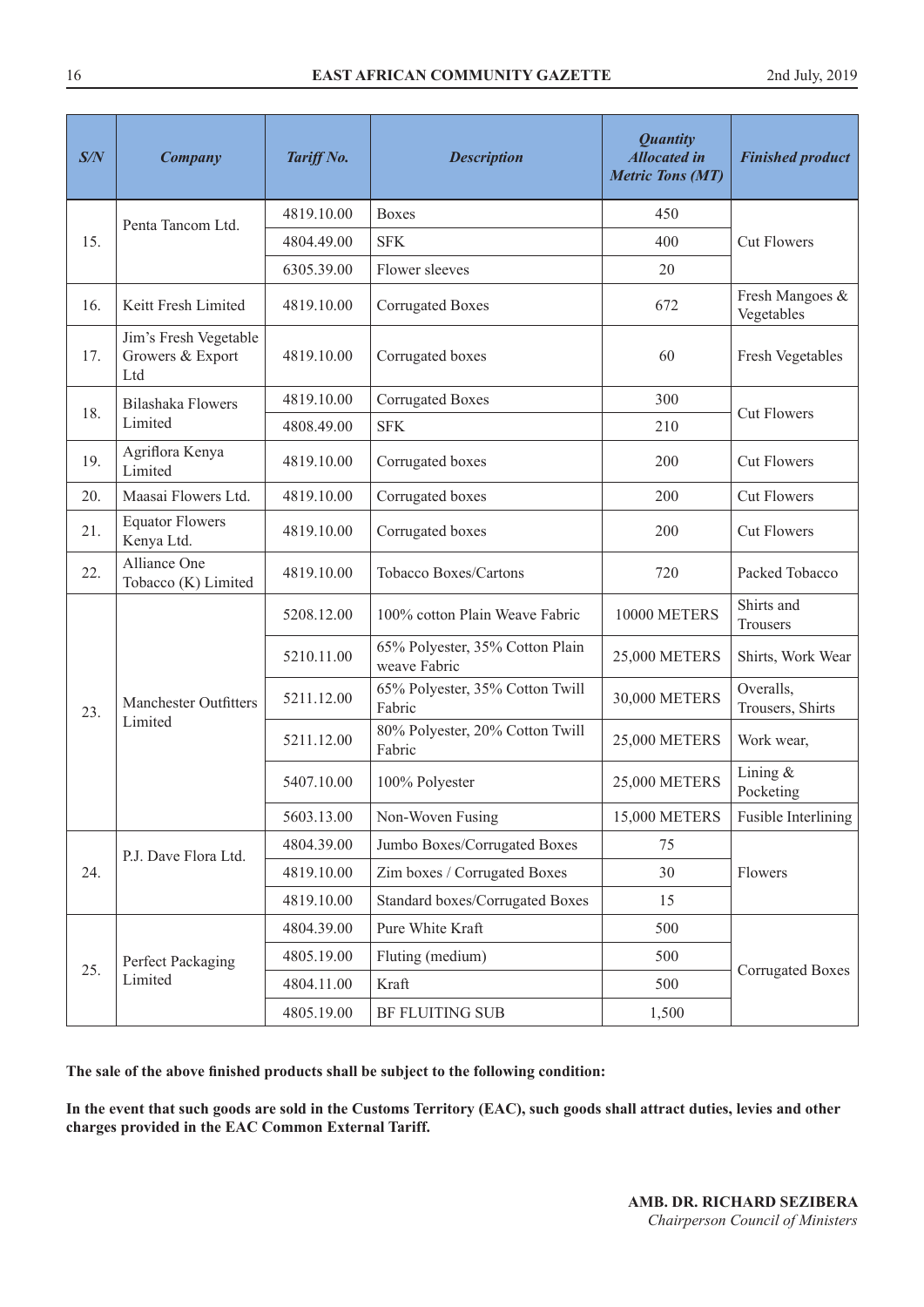Legal Notice No.EAC/108/2019.

# **THE EAST AFRICAN COMMUNITY CUSTOMS MANAGEMENT ACT 2004**

# **LEGAL NOTICE**

IN EXERCISE of the powers conferred upon the Council of Ministers by section 140 of the East African Community Customs Management Act 2004, the Council of Ministers has approved the following manufacturer to import the specified quantities of completely knocked down kits for assembly of motorcycles under the Duty Remission Scheme.

# **APPROVED KENYA MANUFACTURER AND QUANTITIES OF COMPLETELY KNOCKED DOWN KITS FOR ASSEMBLY OF MOTOR CYCLES TO BE IMPORTED AT A DUTY RATE OF 10% UNDER DUTY REMISSION SCHEME FOR TWELVE MONTHS**

| S/N | <b>Company</b>                          | Tariff No. | <b>Description</b>                               | <b>Quantity</b><br><b>Allocated</b><br><b>In Units</b> | <b>Finished</b><br>product |
|-----|-----------------------------------------|------------|--------------------------------------------------|--------------------------------------------------------|----------------------------|
| 1   | King Ming Kenya Limited                 | 8711.20.90 | Completely Knocked Down Kits for<br>Motor Cycles | 8,000                                                  | Motorcycles                |
| 2   | Toyota Kenya Limited                    | 8711.20.90 | Completely Knocked Down Kits for<br>Motor Cycles | 3,000                                                  | Motorcycles                |
| 3   | Toprich Motorcycle Kenya<br>Limited     | 8711.20.90 | Completely Knocked Down Kits for<br>Motor Cycles | 2,000                                                  | Motorcycles                |
| 4   | Jetxin (Kenya) Company<br>Limited       | 8711.20.90 | Completely Knocked Down Kits for<br>Motor Cycles | 10,000                                                 | Motorcycles                |
| 5   | Haojue Holdings (Kenya)<br>Limited      | 8711.20.90 | Completely Knocked Down Kits for<br>Motor Cycles | 5,000                                                  | Motorcycles                |
| 6   | Sonlink (Kenya) Company<br>Limited      | 8711.20.90 | Completely Knocked Down Kits for<br>Motor Cycles | 5,000                                                  | Motorcycles                |
| 7   | Makindu Motors Limited                  | 8711.20.90 | Completely Knocked Down Kits for<br>Motor Cycles | 30,000                                                 | Motorcycles                |
| 8   | Captain Motorcycles Man.<br>Co. Limited | 8711.20.90 | Completely Knocked Down Kits for<br>Motor Cycles | 30,000                                                 | Motorcycles                |
| 9   | <b>BMG</b> Holdings Limited             | 8711.20.90 | Completely Knocked Down Kits for<br>Motor Cycles | 3,000                                                  | Motorcycles                |
| 10  | Car and General Trading<br>Limited      | 8711.20.90 | Completely Knocked Down Kits for<br>Motor Cycles | 80,000                                                 | Motorcycles                |
| 11  | Pentagon Agencies Lim-<br>ited          | 8711.20.90 | Completely Knocked Down Kits for<br>Motor Cycles | 12,000                                                 | Motorcycles                |
| 12  | Auto Industries Limited                 | 8711.20.90 | Completely Knocked Down Kits for<br>Motor Cycles | 102,000                                                | Motorcycles                |
| 13  | Abson Motors Limited                    | 8711.20.90 | Completely Knocked Down Kits for<br>Motor Cycles | 15,000                                                 | Motorcycles                |
| 14  | Honda Motorcycle Kenya<br>Limited       | 8711.20.90 | Completely Knocked Down Kits for<br>Motor Cycles | 25,000                                                 | Motorcycles                |
| 15  | High Time Trading Lim-<br>ited          | 8711.20.90 | Completely Knocked Down Kits for<br>Motor Cycles | 500                                                    | Motorcycles                |
| 16  | Kanos Kenya Motors<br>Company Limited   | 8711.20.90 | Completely Knocked Down Kits for<br>Motor Cycles | 2,000                                                  | Motorcycles                |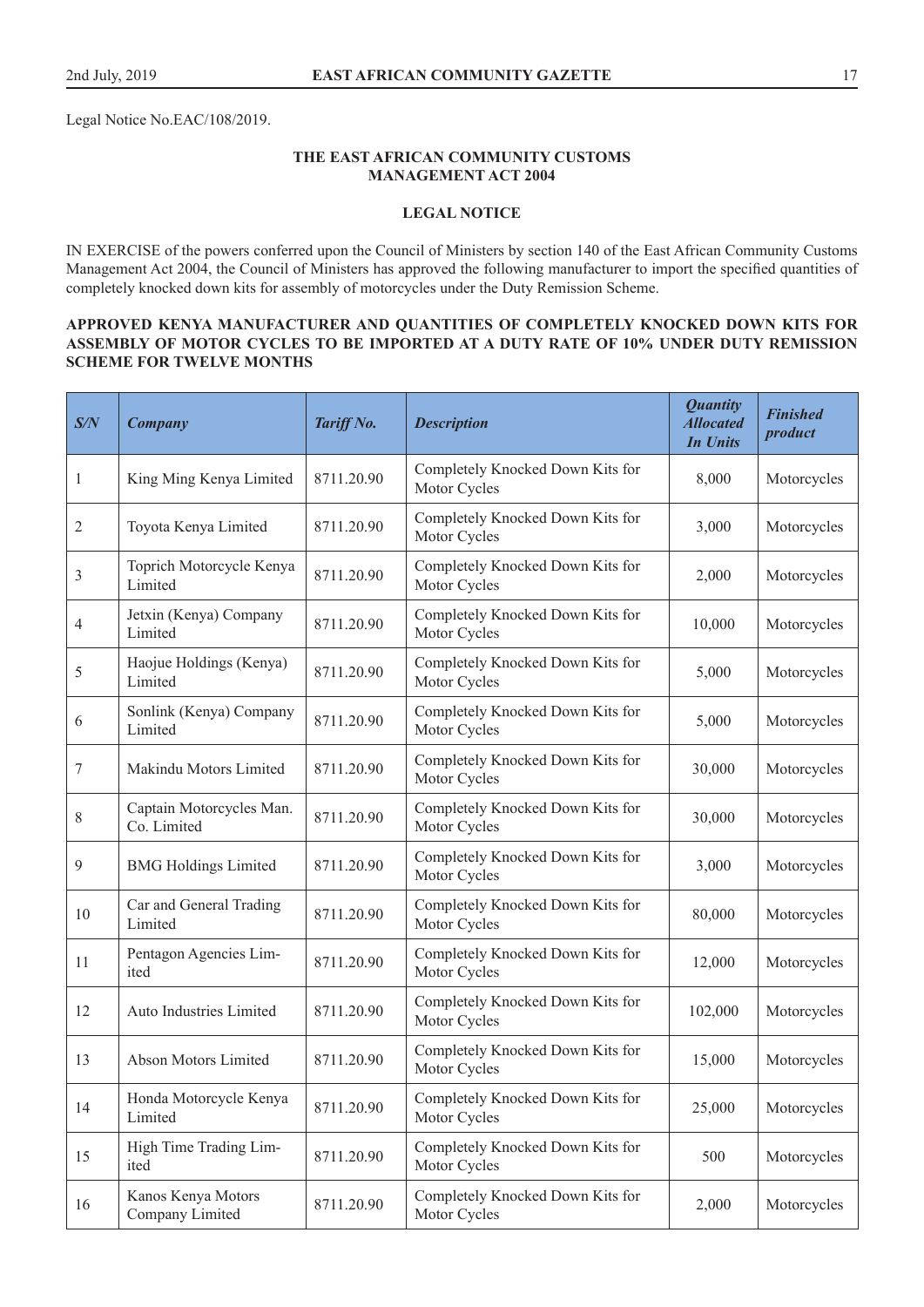| S/N | Company                          | Tariff No. | <b>Description</b>                               | <b>Quantity</b><br><b>Allocated</b><br>In Units | <b>Finished</b><br><i>product</i> |
|-----|----------------------------------|------------|--------------------------------------------------|-------------------------------------------------|-----------------------------------|
| 17  | Kibo Africa Limited              | 8711.20.90 | Completely Knocked Down Kits for<br>Motor Cycles | 2,000                                           | Motorcycles                       |
| 18  | Jiyuan Company Limited           | 8711.20.90 | Completely Knocked Down Kits for<br>Motor Cycles | 2,000                                           | Motorcycles                       |
| 19  | <b>Blueridge Capital Limited</b> | 8711.20.90 | Completely Knocked Down Kits for<br>Motor Cycles | 2,000                                           | Motorcycles                       |
| 20  | Africom Group Limited            | 8711.20.90 | Completely Knocked Down Kits for<br>Motor Cycles | 3,600                                           | Motorcycles                       |

# **AMB. DR. RICHARD SEZIBERA**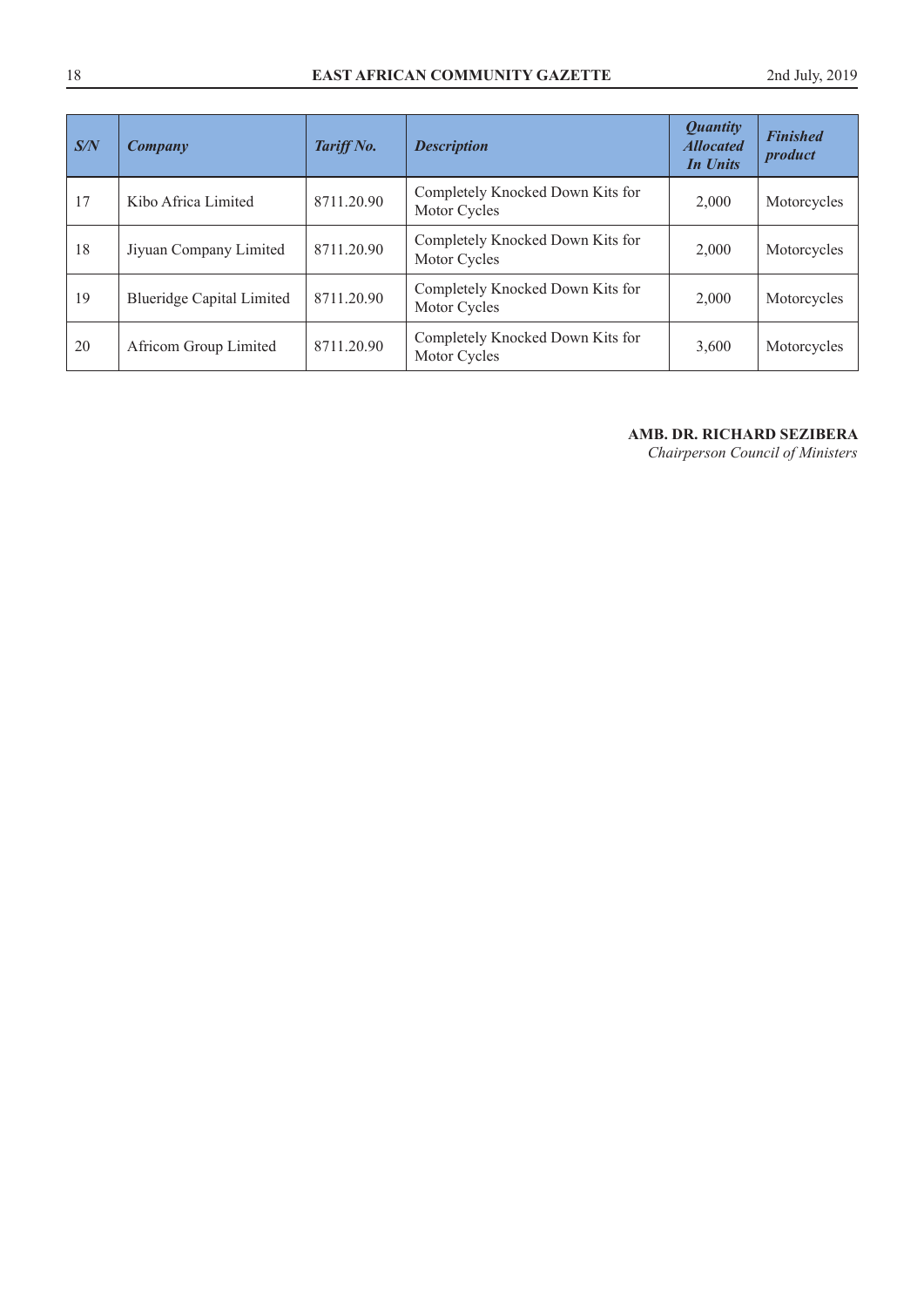Legal Notice No.EAC/109/2019.

# **THE EAST AFRICAN COMMUNITY CUSTOMS MANAGEMENT ACT 2004**

# **LEGAL NOTICE**

IN EXERCISE of the powers conferred upon the Council of Ministers by section 140 of the East African Community Customs Management Act 2004, the Council of Ministers has approved the following manufacturers to import the specified quantities of wheat grain under the Duty Remission Scheme.

## **APPROVED KENYA MANUFACTURERS AND QUANTITIES OF WHEAT GRAIN TO BE IMPORTED AT A DUTY RATE OF 10% UNDER THE DUTY REMISSION SCHEME UP TO 30TH JUNE, 2020**

| S/N   | <b>Company</b>                | Tariff No. | <b>Description</b> | <b>Quantity Allocated</b><br><b>In Metric Tons (MT)</b> | <b>Finished product</b> |
|-------|-------------------------------|------------|--------------------|---------------------------------------------------------|-------------------------|
|       | Mombasa Maize Millers Limited | 1001.99.10 | Hard Wheat         | 20,000                                                  | Wheat Flour, Bran       |
| 1.    |                               | 1001.99.90 | Other Wheat        | 200,000                                                 | & Pollard               |
|       | Mombasa Maize Millers (NRB)   | 1001.99.10 | Hard Wheat         | 5,000                                                   | Wheat Flour, Bran       |
| 2.    | Limited                       | 1001.99.90 | Other Wheat        | 120,000                                                 | & Pollard               |
|       | Mombasa Maize Millers (NKR)   | 1001.99.10 | Hard Wheat         | 5,000                                                   | Wheat Flour, Bran       |
| 3.    | Limited                       | 1001.99.90 | Other Wheat        | 50,000                                                  | & Pollard               |
|       | Mombasa Maize Millers (KSM)   | 1001.99.10 | Hard Wheat         | 5,000                                                   | Wheat Flour, Bran       |
| 4.    | Limited                       | 1001.99.90 | Other Wheat        | 120,000                                                 | & Pollard               |
|       |                               | 1001.99.10 | Hard Wheat         | 2,000                                                   | Wheat Flour, Bran       |
| 5.    | Maisha Flour Mills Limited    | 1001.99.90 | Other Wheat        | 27,000                                                  | & Pollard               |
|       |                               | 1001.99.10 | Hard Wheat         | 55,000                                                  | Wheat Flour, Bran       |
| 6.    | Uzuri Foods Limited           | 1001.99.90 | Other Wheat        | 175,000                                                 | & Pollard               |
|       | Unga Limited                  | 1001.99.10 | Hard Wheat         | 10,000                                                  | Wheat Flour, Bran       |
| 7.    |                               | 1001.99.90 | Other Wheat        | 150,000                                                 | & Pollard               |
|       | Kitui Flour Mills Limited     | 1001.99.10 | Hard Wheat         | 40,000                                                  | Wheat Flour, Bran       |
| $8\,$ |                               | 1001.99.90 | Other Wheat        | 280,000                                                 | & Pollard               |
|       | <b>Eldoret Grains Limited</b> | 1001.99.10 | Hard Wheat         | 10,000                                                  | Wheat Flour, Bran       |
| 9.    |                               | 1001.99.90 | Other Wheat        | 60,000                                                  | & Pollard               |
|       |                               | 1001.99.10 | Hard Wheat         | 15,000                                                  | Wheat Flour, Bran       |
| 10.   | McNeel Millers Limited        | 1001.99.90 | Other Wheat        | 55,000                                                  | & Pollard               |
|       |                               | 1001.99.10 | Hard Wheat         | 25,000                                                  | Wheat Flour, Bran       |
| 11.   | <b>Bakex Millers Limited</b>  | 1001.99.90 | Other Wheat        | 80,000                                                  | & Pollard               |
|       |                               | 1001.99.10 | Hard Wheat         | 10,000                                                  | Wheat Flour, Bran       |
| 12.   | Rafiki Millers Limited        | 1001.99.90 | Other Wheat        | 80,000                                                  | & Pollard               |
|       |                               | 1001.99.10 | Hard Wheat         | 40,000                                                  | Wheat Flour, Bran       |
| 13.   | Pembe Flour Mills Limited     | 1001.99.90 | Other Wheat        | 180,000                                                 | & Pollard               |
|       |                               | 1001.99.10 | Hard Wheat         | 25,000                                                  | Wheat Flour, Bran       |
| 14.   | United Millers Limited        | 1001.99.90 | Other Wheat        | 80,000                                                  | & Pollard               |